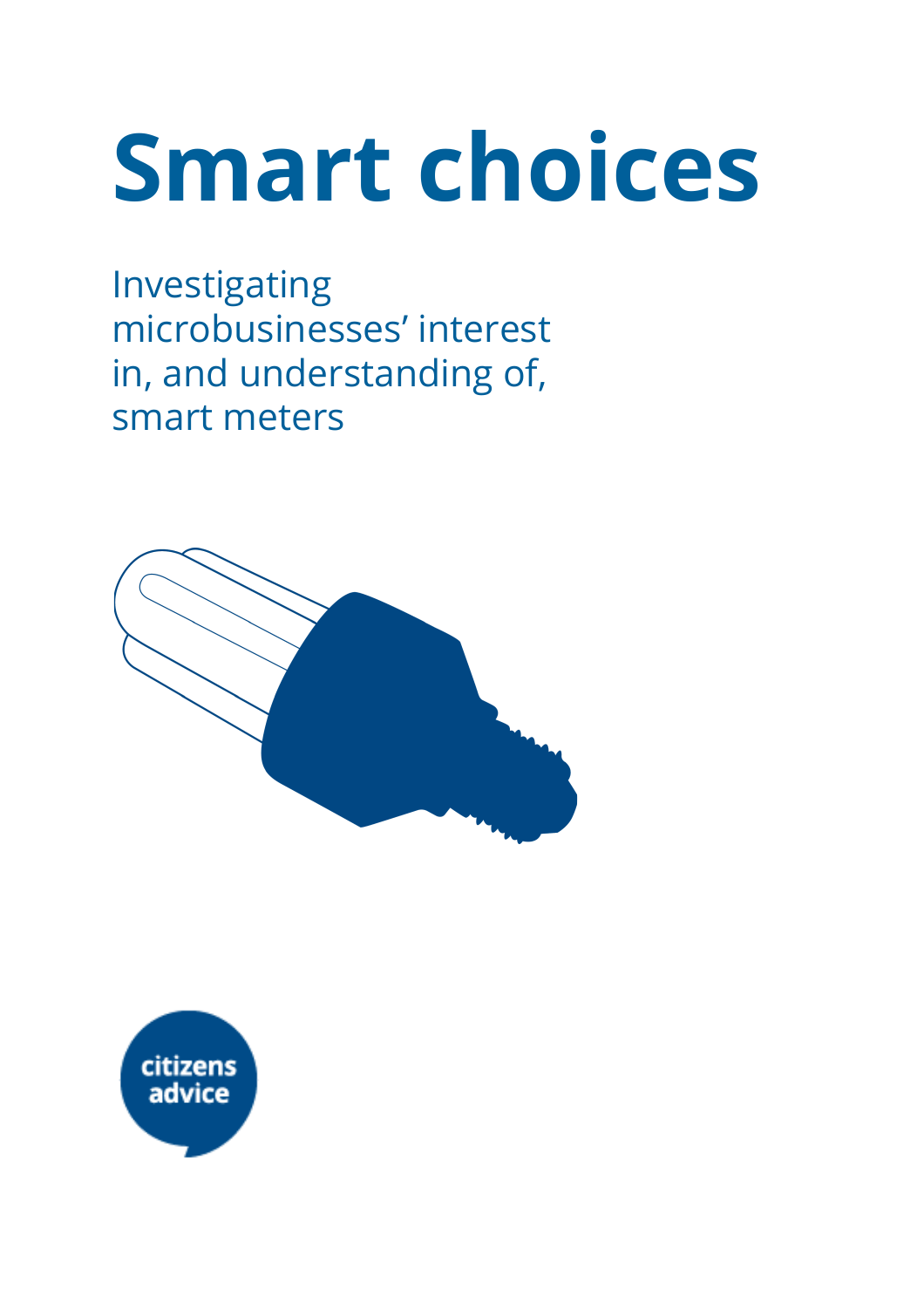## <span id="page-1-0"></span>**Contents**

**[Contents](#page-1-0)** 

Executive [summary](#page-2-0)

Policy [recommendations](#page-4-0)

Key [statistics](#page-6-0)

Introduction, background and [methodology](#page-8-0)

[Findings](#page-9-0) and analysis

The [background](#page-9-1)

[Microbusinesses'](#page-9-2) wider perspective on energy

[Microbusinesses'](#page-15-0) awareness and understanding of smart meters

Current and potential smart interest of [microbusinesses](#page-19-0)

Current smart meter usage by [microbusinesses](#page-23-0)

Aspirations and potential and actual benefits and for [microbusinesses](#page-30-0) [Willingness](#page-37-0) to pay for a meter

**[Conclusions](#page-39-0)** 

**[Appendix](#page-40-0)**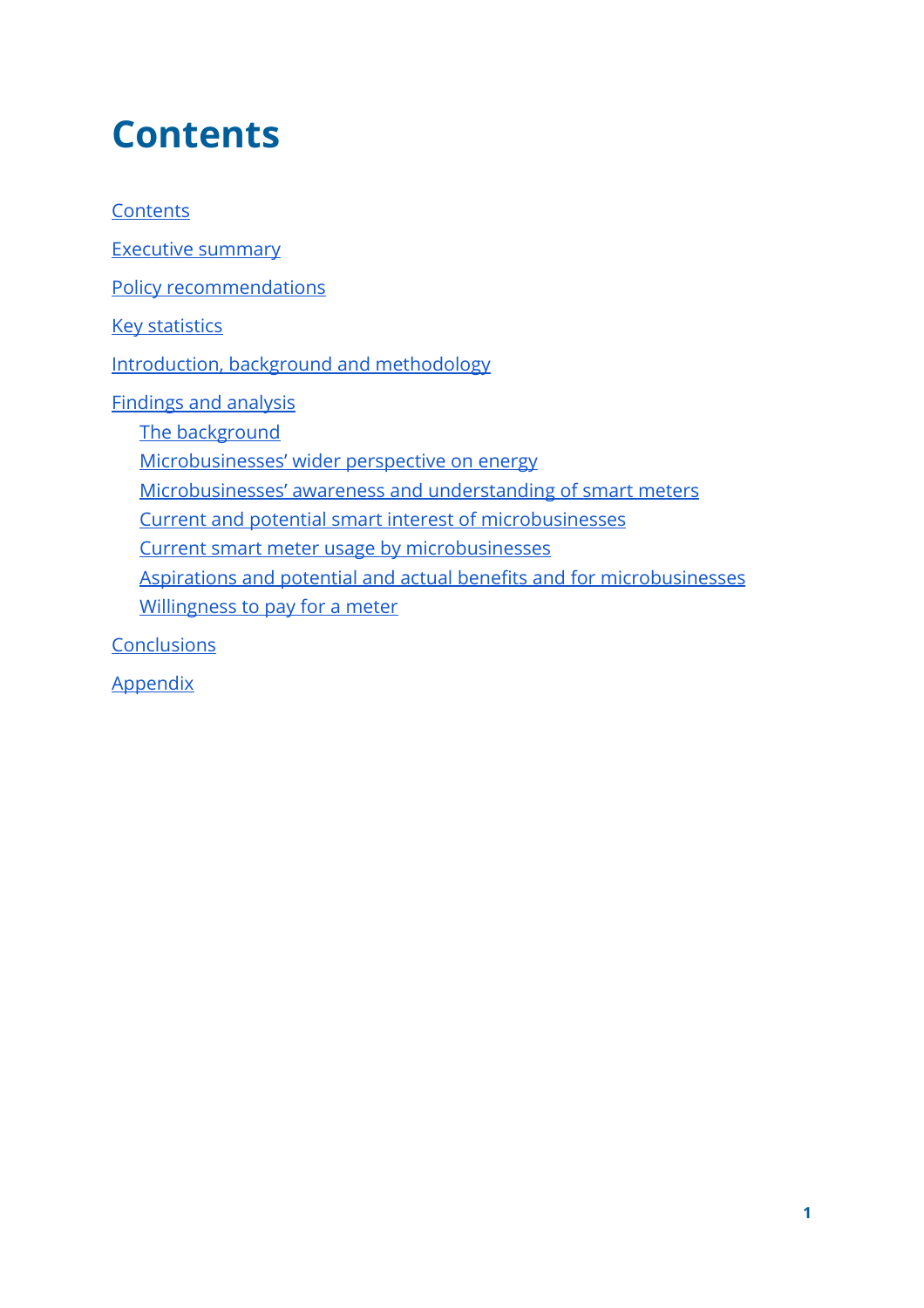# <span id="page-2-0"></span>Executive summary

By the end of 2020, 53 million smart meters will be fitted in more than 30 million households and businesses across England, Wales and Scotland. However, Citizens Advice considers that microbusinesses $<sup>1</sup>$  do not fully understand the</sup> smart meter roll out and what that means for them as energy customers. As the statutory energy consumer champion, Citizens Advice advocates for these consumers and is a 'critical friend' of the rollout programme.

Previous research<sup>2</sup> suggested there are many issues specific to microbusinesses which need to be resolved if they are to reduce their energy consumption and make the rollout a success. This research set out to;

- Understand what microbusinesses know, want and expect from smart meters;
- Evaluate to what extent these needs are being met by suppliers;
- Identify what steps (if any) are required to ensure microbusinesses understand and are in a position to make the most of the benefits smart meters bring.

Energy is a necessity for all microbusinesses<sup>3</sup>. They consider their energy usage as a critical cost of doing business. We would like to see microbusinesses becoming more engaged and efficient energy consumers. They tend to be more concerned by other issues such as stock and staff. Many businesses have engaged in energy saving measures where it has been made relatively easy for them, such as turning off lights when they are not needed.

However, smart meters are not associated with businesses, with decision-makers in businesses tending to have heard about smart meters from

 $\overline{2}$ 

Employs fewer than 10 employees (or their full time equivalent) and has an annual turnover or balance sheet no greater than €2 million, or

Consumes not more than 100,000 kWh of electricity per year, or

Consumer not more than 293,000 kWh of gas per year.

<sup>1</sup> Hereafter, "businesses" and "consumers" and similar refers to microbusinesses

http://webarchive.nationalarchives.gov.uk/20131210190029/http:/www.consumerfutures.org.uk/ reports/a-smart-business-small-and-micro-businesses-experiences-of-smart-meters

<sup>&</sup>lt;sup>3</sup> As per Ofgem's industry-standard definition, a non-domestic consumer is defined as a micro business if they meet one of the following criteria:

To put this in context, a business consuming these amounts of electricity and gas would pay about £10,000-£12,000 per year for each fuel, excluding VAT.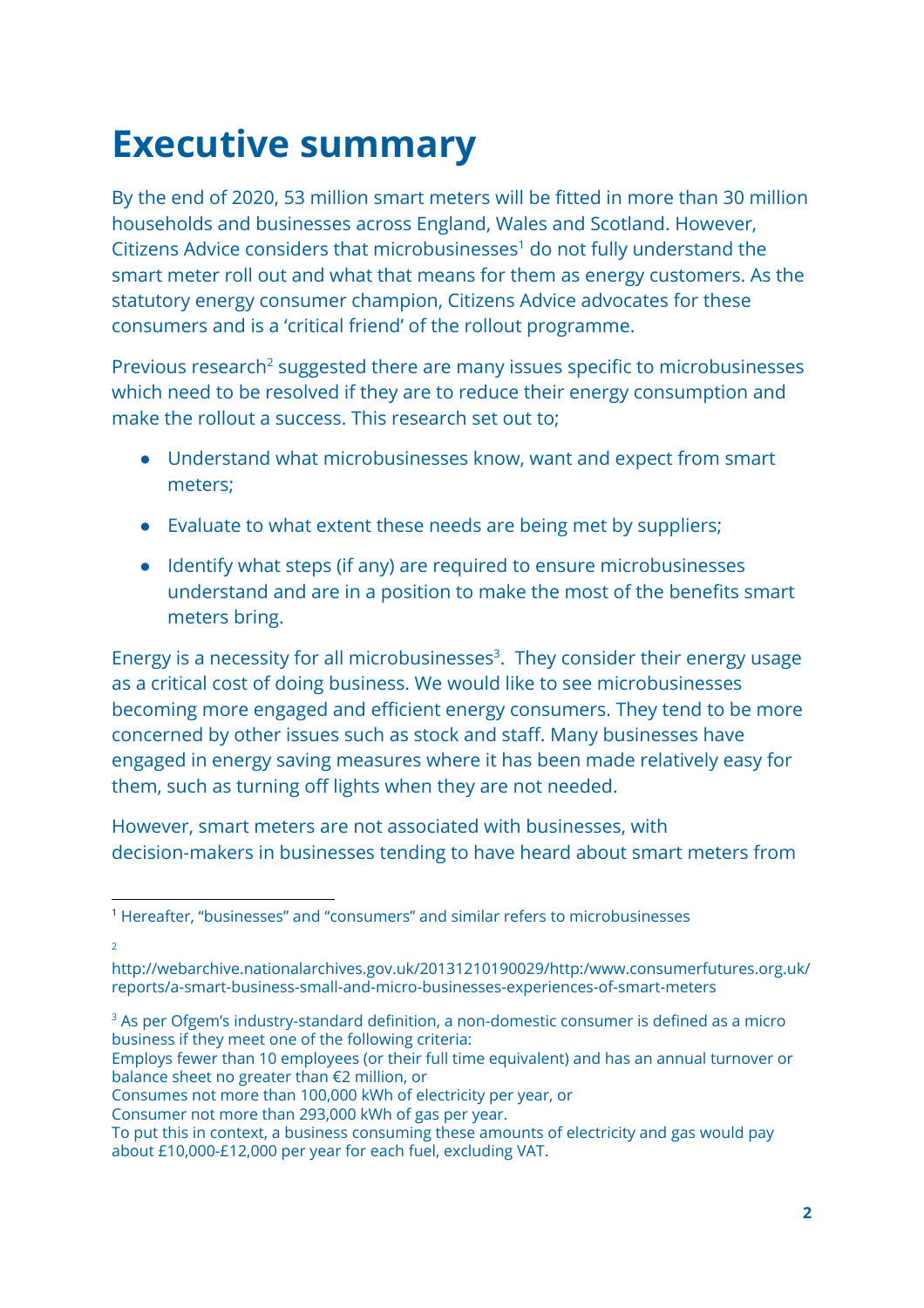friends and family and mainly in a domestic context. Business owners generally fail to spontaneously think of ways in which a smart meter would benefit their business. They "don't know what they don't know". They are aware that a smart meter would allow them to monitor their energy usage more closely, but they are unsure what benefit comes from this. When pushed, businesses without smart meters rate having real time cost information and visible data as the chief potential benefits. Initial cost and hassle are cited as potential negatives of getting a smart meter, as is the danger of cost savings not materialising.

Microbusinesses who have had a smart meter installed need more information about making efficiencies to feel the benefit. They are not experts, so struggle to turn awareness into savings. Often they fail to check their data at a useful frequency - almost half never do so, and some have to pay their supplier to access data. This is despite finding the installation process disruption-free. These smart meter-using businesses primarily rate the benefits of accurate billing and avoiding meter readings; this distinguishes them from their counterparts without smart meters who aspire to being able to monitor their consumption and thus (potentially) reduce demand. Some businesses say they do not have the time to get the most out of their meter.

Smart businesses need advice that goes beyond the provision of raw data. Primarily this will be energy efficiency advice from a trusted source - possibly not their supplier. Most do not spontaneously associate awareness of their usage with switching energy suppliers, although some think they may become more likely to shop around over time. Many want their In Home Display (IHD) or app to do the 'heavy lifting' - turning their usage data into tips on energy efficiency and advice about the best tariffs available for their specific business.

Smart meters offer microbusinesses information they did not previously have access to but are yet to fully make the most of. Therefore, future information and additional services should focus on converting energy use monitoring into saving money. Some more tech savvy businesses assume that smart meters will be compatible with emergent Internet of Things (IoT) technology. Understanding and making the most of their usage information (at no cost) and getting tips on how to be more efficient are the main ways businesses will benefit from their smart meter in the future. Otherwise, there is a danger that smart meters will overwhelmingly benefit energy suppliers through avoided meter readings and accurate billing rather than ensuring consumers benefit from the lower bills that occur because of demand reduction.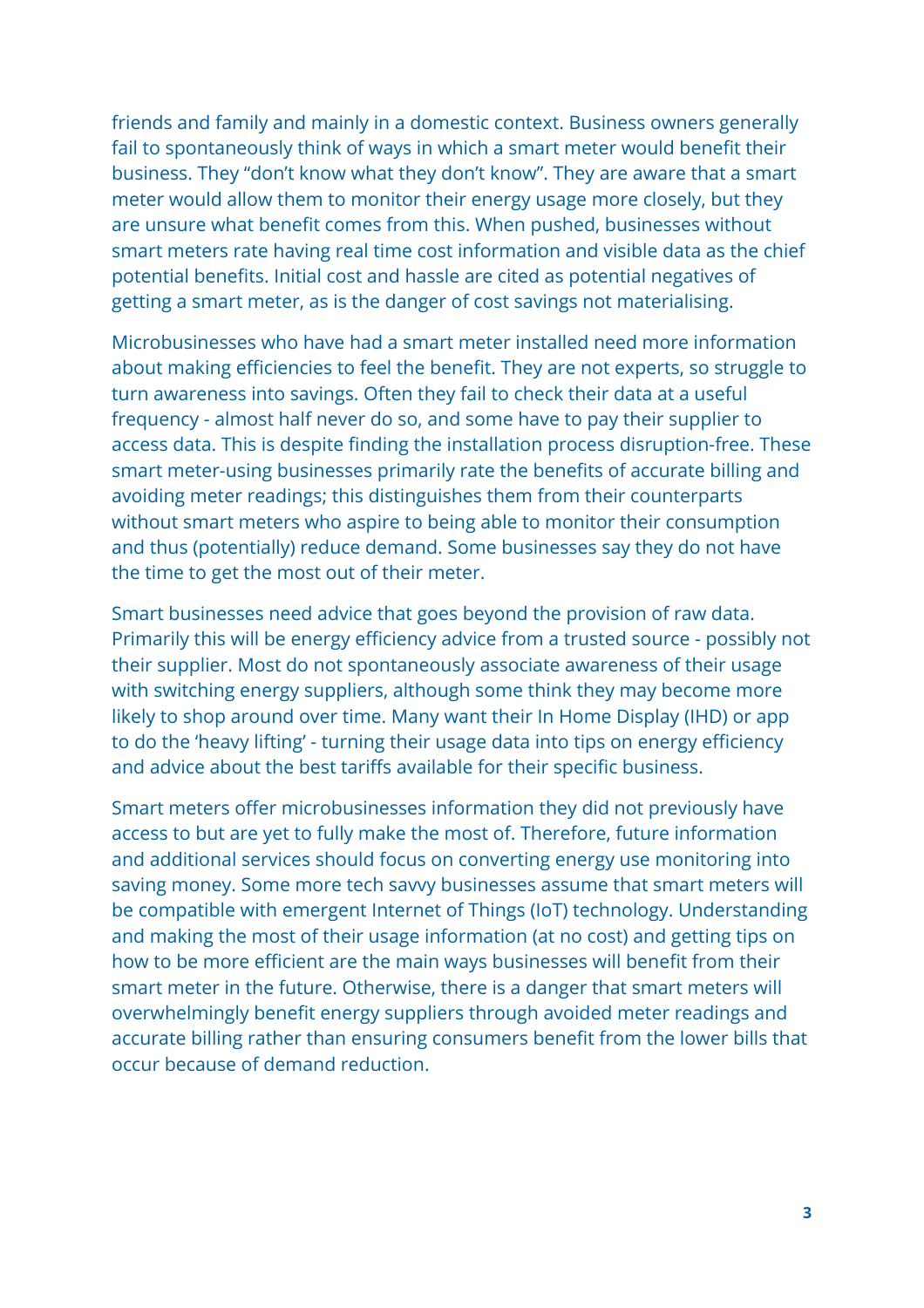## <span id="page-4-0"></span>Policy recommendations

- Small businesses need a comprehensive and very basic campaign to inform them of the smart rollout. Microbusinesses cannot formulate responses to what they do not know will be occurring. Stakeholders, led by Smart Energy GB, need lines as simple as "you can get a smart meter for your business" and advertising targeted at, and designed for, a business audience. SMETS 2 meters for businesses will be likely rolled out from mid-2018 onwards - this messaging should be well underway by then.
- The more detailed information campaign that is already being undertaken by Smart Energy GB with bodies like the Federation of Small Businesses (FSB) needs to be accelerated. This would take passive interest in smart metering to an active interest. It could involve sector-specific case studies and placed discussion pieces explaining how businesses have employed smart technology so as to cut their energy bills. This will be crucial for encouraging complex changes such as Time of Use tariffs - businesses need reassurance and comparable examples of others who have done it successfully before they will do it themselves.
- Publicly concentrate communications efforts on reducing businesses' demand rather than settling for accurate bills. The benefits of accurate bills flow predominantly to energy suppliers; it is demand reduction that reduces businesses' costs. Energy saving assistance requires much more effort by both businesses and supplier and thus risks being sidelined. We expect Government and official bodies to be especially clear on this given that the official Cost-Benefit Analysis 4 depends on it to justify the value of the smart meter programme.
- Suppliers need to undertake proactive installations that do not revolve around merely installing as quickly as possible and so miss the chance to promote demand reduction. The installation process (including aftercare) is not limited to the time spent physically installing; suppliers should therefore be incentivised to monitor for benefits, including demand reductions, after installation. Suppliers should be encouraged to 'translate' interest across if, when installing domestic meters, they see non-domestic metering as well.
- 4

https://www.gov.uk/government/uploads/system/uploads/attachment\_data/file/567167/OFFSEN 2016\_smart\_meters\_cost-benefit-update\_Part\_I\_FINAL\_VERSION.PDF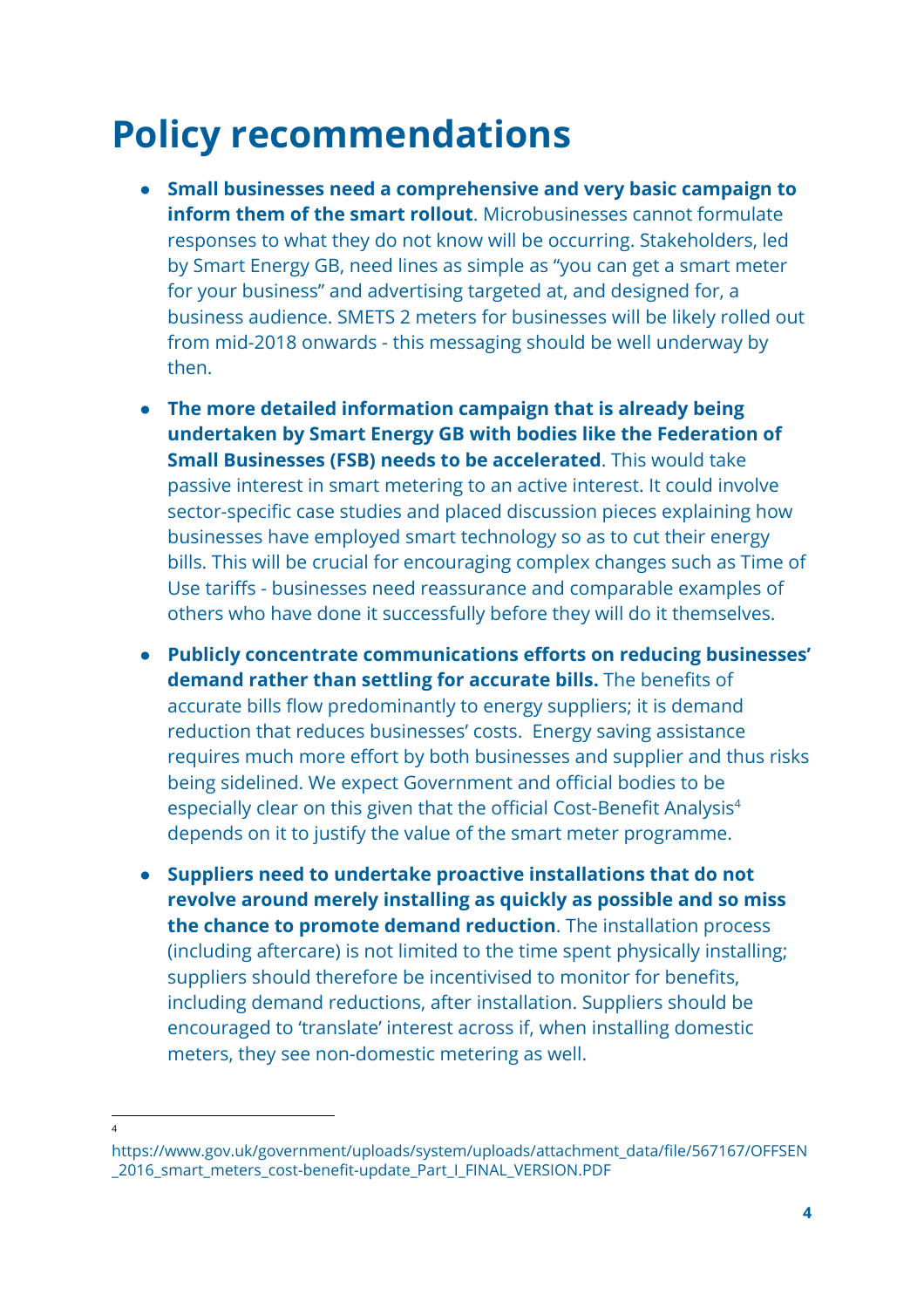- As in the domestic sector, smart meters and basic data should be provided at no upfront cost. There is no advantage to making the original technology seem solely like a cost burden and instantly undermining interest. Making businesses pay to access their own basic data is unfair and undermines attempts to make those businesses look at their data as the first step to reducing consumption.
- Innovative technology should be encouraged and incentivised. Businesses become interested in smart where it potentially interacts with pre-existing consumer technology and devices. Suppliers and others should develop protocols to prompt businesses in several ways to trim demand or switch supplier - automatically, if the business opts in to this. Merely relaying data is insufficient. Suppliers should be encouraged to develop interfaces that fit into existing and popular apps and technologies for small businesses so as to make their usage less daunting.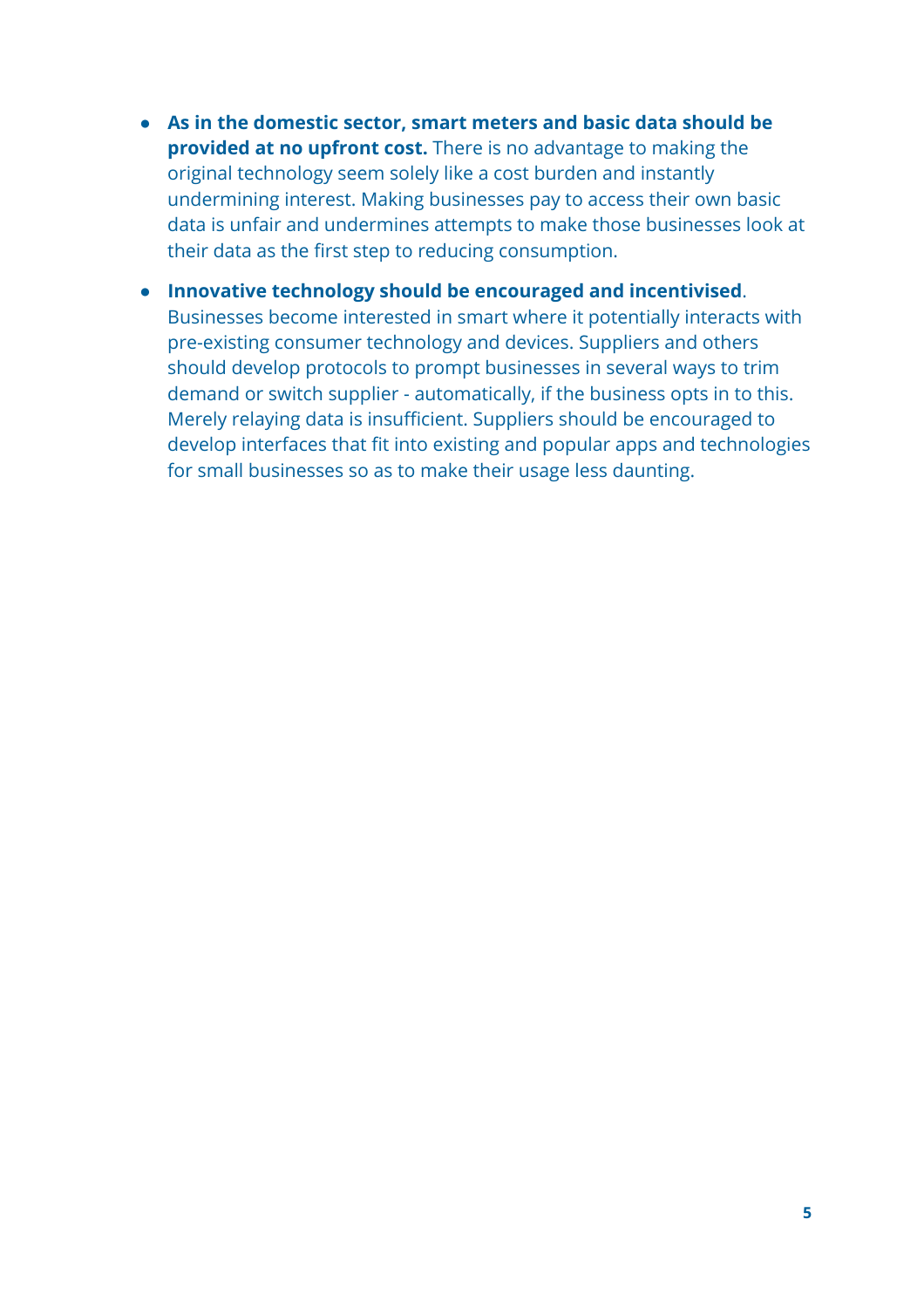# <span id="page-6-0"></span>Key statistics

Our research showed that:

- The vast majority of businesses (91%) expect and trust their supplier to ensure constant energy supply, but only half (54%) trust them for advice on how to use less energy;
- There is interest and demand in energy saving, with 71% of businesses both with and without smart meters already taking steps to reduce their usage, especially at the larger end of the microbusiness market. Where potential barriers to demand reduction do exist, businesses cite the difficulty of getting employees to engage (31%) and not having enough time to undertake such measures (21%);
- 90% of businesses have heard of smart meters but only 63% know that businesses will be getting one as well as domestic consumers. 44% of the latter also know "a fair amount" about them. Of those without a smart meter, 66% are interested in obtaining one, with interest highest where consumption is higher;
- Around half (53%) of existing smart meter users have an IHD and 12% have an online app, and both these figures increase significantly for higher spending microbusinesses. 16% of users had to pay for their meter, 23% for their display and 30% for an app so as to access their data. Half (48%) had accessed their data whilst 47% had never done so; of the former 83% had done so at no extra cost;
- Smart users are divided on how often they check their data; 38% do so a "few times a month" and 19% "a few times a week". But a quarter checked "hardly ever" and 8% have never done so;
- More businesses reported consumption falls (23%) than increases (14%) after a smart meter was installed but for the majority (58%) consumption stayed at the same discernible level;
- Consumers without smart meters rate as chief potential benefits the "pounds and pence" real time information (15 v. 12 % between the two types of consumer) and visibility of data (16 v. 12%). Consumers who already have smart appear to more significantly rate the benefits of accurate billing (23 v. 14%) and avoided meter readings (16 v. 12%) however;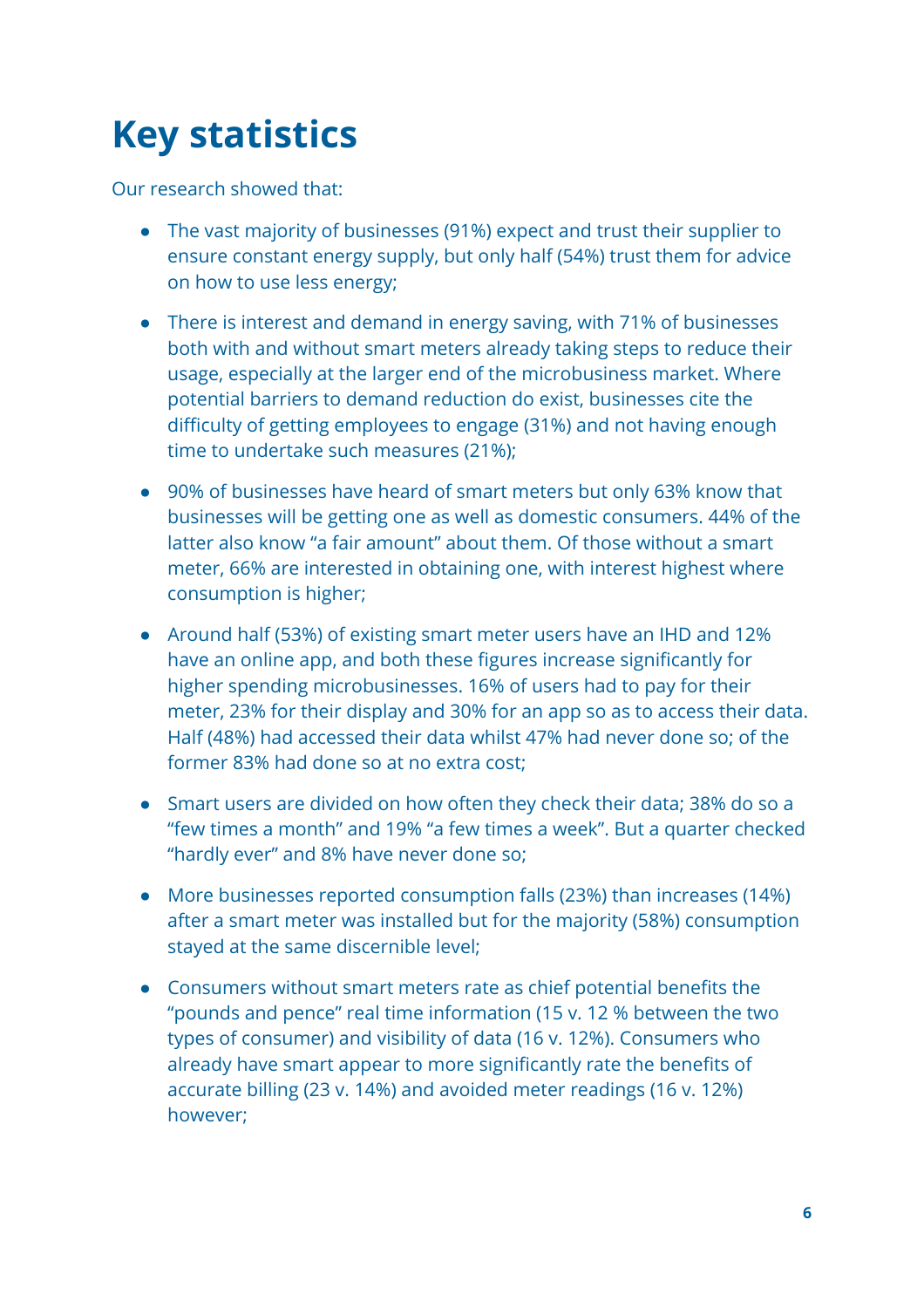- When asked about potential negatives with a smart meter, the cost of obtaining one was cited by a quarter (26%) of non-smart businesses. 1 in 5 (21%) said that they were concerned it would be too much hassle and cost savings would not materialise respectively. However, 28% have no concerns about smart meters at all and just 9% said they would not have time to use the meter, with 7% feeling unsure they would know how to use it properly. Of those consumers who already have a smart meter however over a quarter (26%) do not have the time to get the most from their meter and 14% say they simply don't know how to use the meter;
- Half of non-smart meter using businesses (48%) rate advice on how the meter could help their business save money as the most useful type of advice. 44% cite a general list of benefits that smart could bring and 41% advice on the features of the meter and how best to utilise them.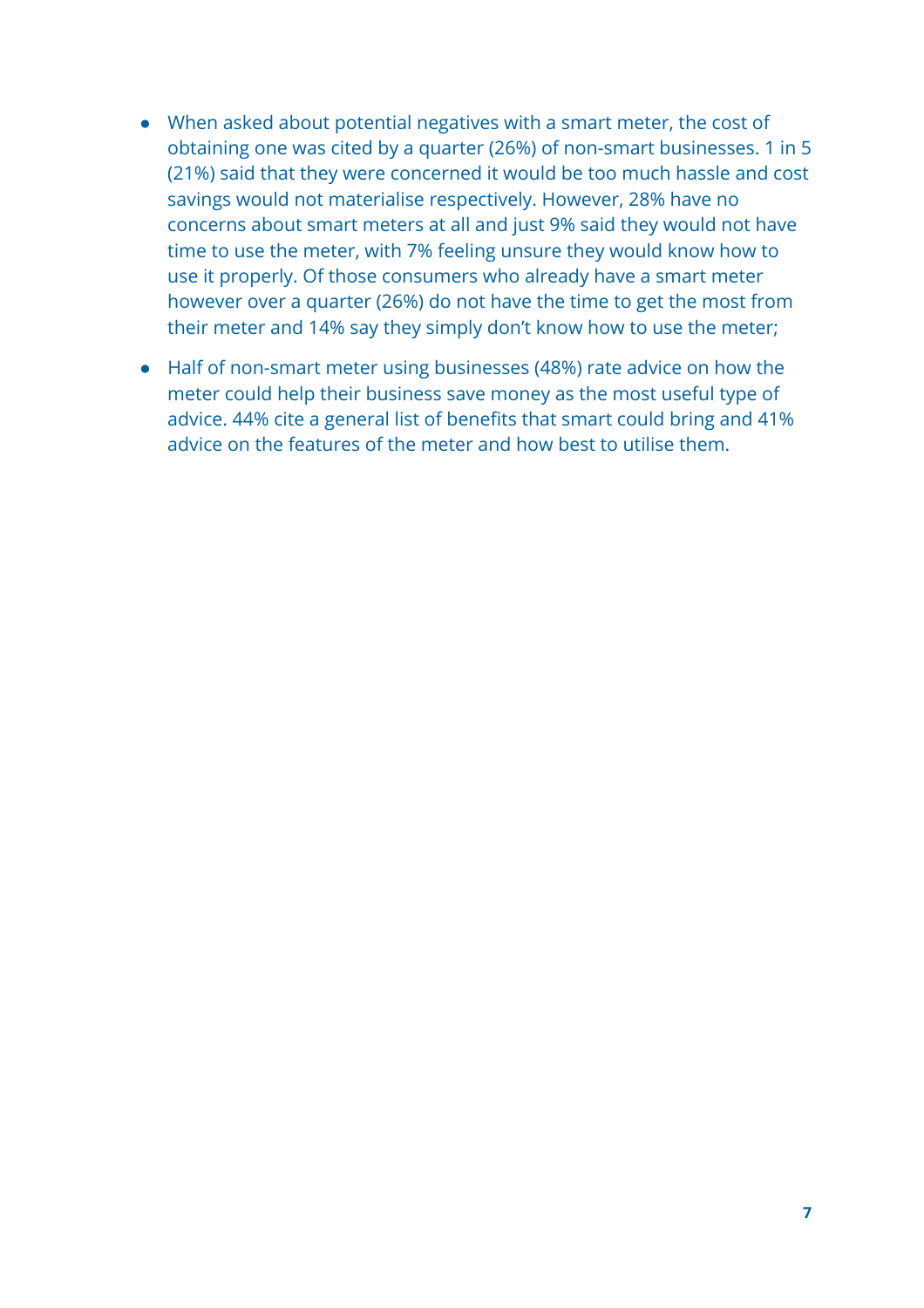# <span id="page-8-0"></span>Introduction, background and methodology

For the initial qualitative stage of this project, Populus ran four 1.5 hour focus groups in London, Edinburgh, Manchester and Cardiff each with nine microbusinesses, none of whom had smart meters. All were on on non-domestic supply contracts. Groups were mixed by size of business (between 1-9 employees) as well as energy spend. The sample consisted of the person in each microbusiness responsible for making decisions about energy use.

There was a separate process of eight 1 hour in-depth telephone interviews with microbusinesses who did have a smart meter in the same cities. These interviews provided useful insight into the in-life aspect of microbusinesses' smart meter journey.

Using the results from these stages, Populus developed and conducted a 15-minute long online quantitative survey with 1007 microbusinesses, a significant minority (171) of which had a smart meter. The participants were geographically balanced and reflected the wide breadth of microbusinesses, in turnover, size and industry.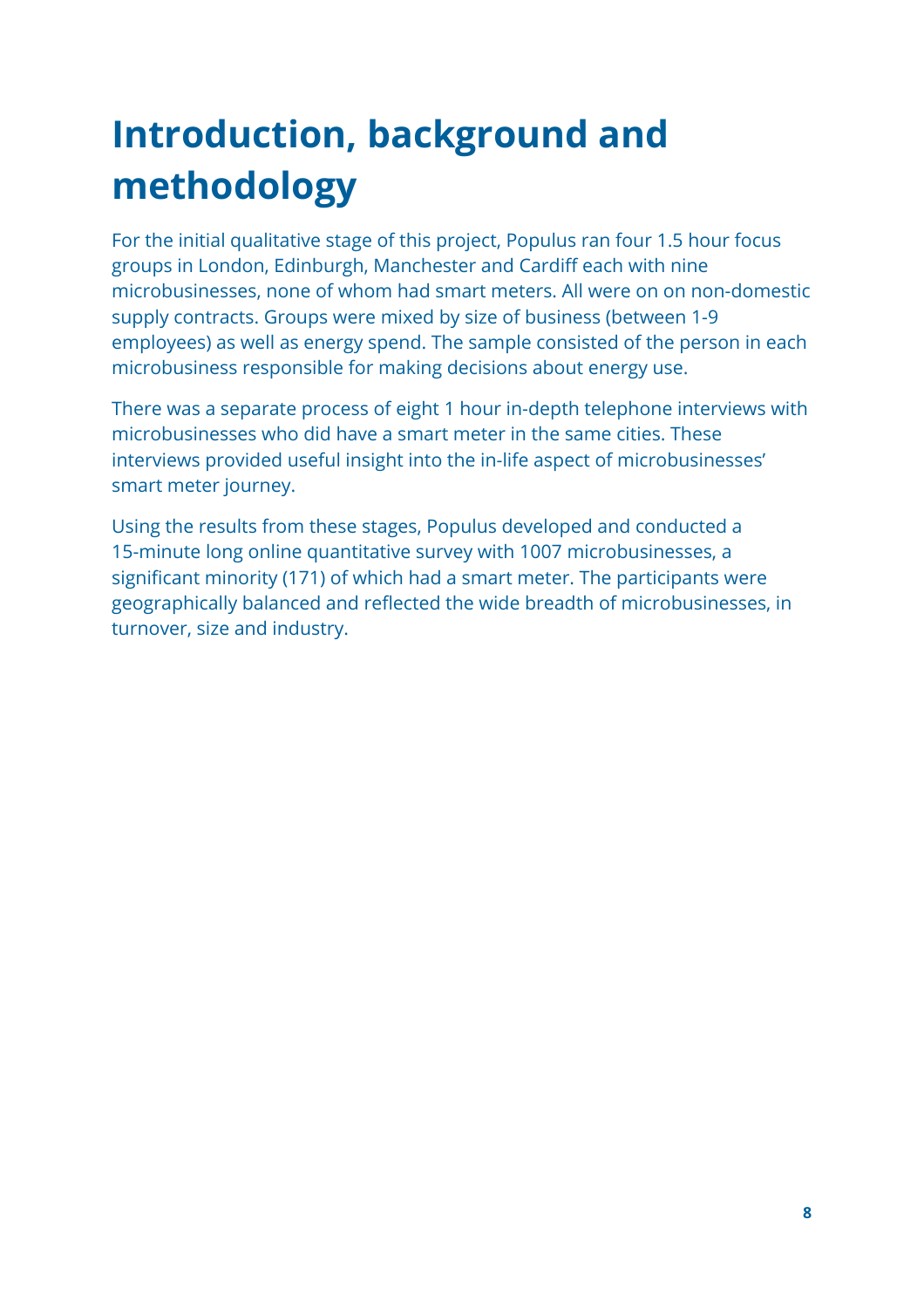# <span id="page-9-0"></span>Findings and analysis

### <span id="page-9-1"></span>The background

The focus groups suggested that microbusiness owners' professional lives are intertwined with their personal lives – there is no 'off switch'. In smaller businesses, with zero or a few employees, the delineation between is often very blurred.

Perhaps unsurprisingly, owners are experts in their own fields, but much less confident outside their area of expertise - including utilities and especially energy. Anything that takes decision-makers away from their core business activities could cause loss of revenue. A constant energy supply, working in the background, is what businesses expect. They do not give it conscious thought except when bills arrive or when something goes wrong:

"How much time do you guys spend thinking about energy?"

"Not that much. I think you have your provider. Then whether that's an annual or other type contract. Then when it comes to renew, then you start to think about it again. In terms of a day-to-day thing, it's not something I think about.<sup>5</sup>"

The owners of the very smallest microbusinesses (up to three employees) have to deal with a range of varying day to day challenges. They feel time-poor and are often reluctant, and sometimes unable, to dedicate time to improve their knowledge on things they know little about. However, they are always on the lookout for ways they could save time and money, if this is relatively easy.

### <span id="page-9-2"></span>Microbusinesses' wider perspective on energy

It repeatedly emerged in the focus groups that decision-makers' opinions of energy companies are often formed by domestic experience. There is a general perception that tariffs are confusing. Some feel this is often intentional, to prevent people from finding the right deal for them. They cite the the use of technical language such as kilowatts and kilowatt hours or unclear breakdowns of costs on bills. While many are aware that they could save by switching suppliers, this does not always mean they want to.

<sup>5</sup> Edinburgh microbusiness - page 6 of transcript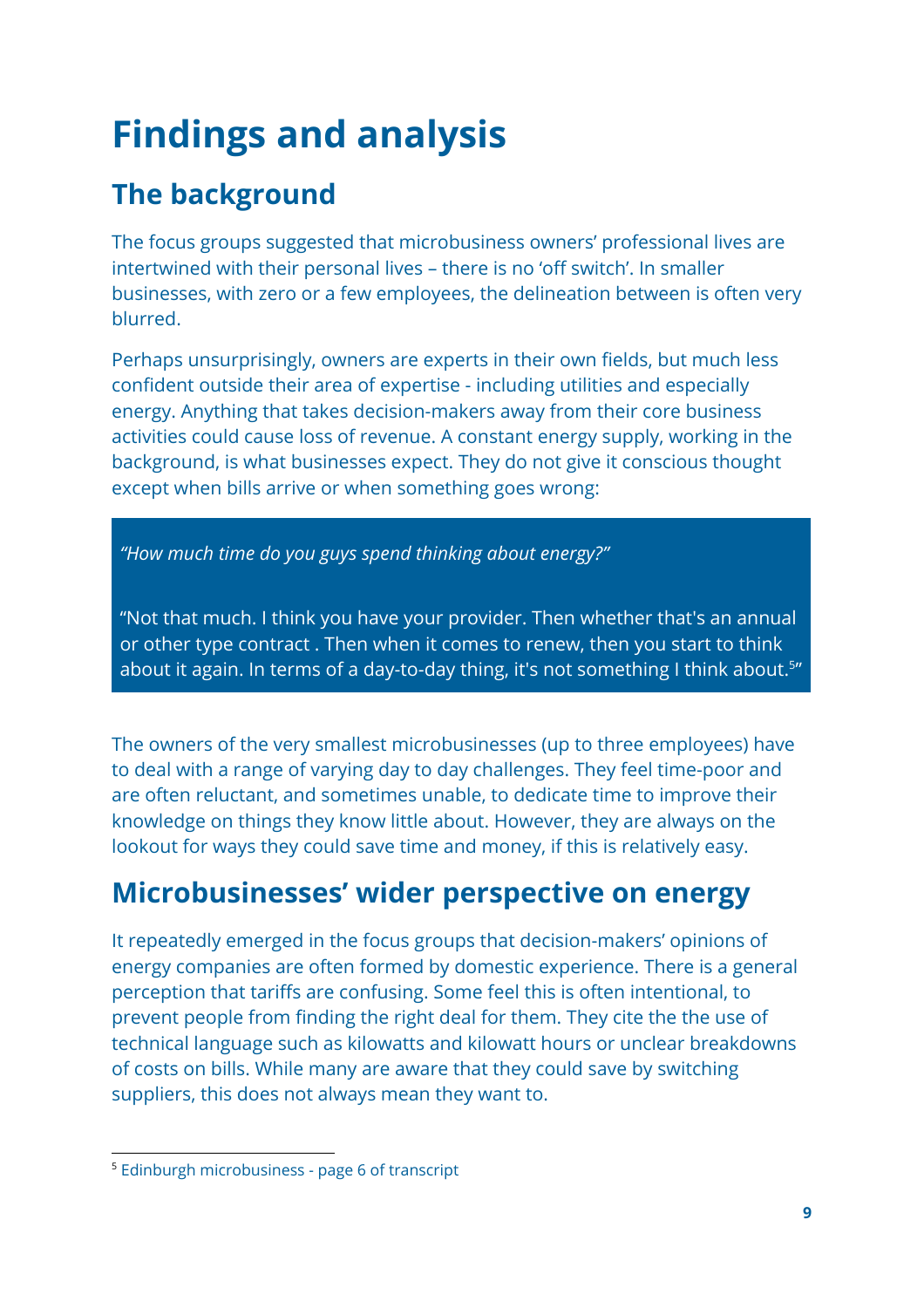As a result, most microbusiness decision-makers tend to have little trust in their energy company on many issues. Despite general distrust, microbusinesses see energy companies as experts, at least on the provision of gas and electricity, even if they are not necessarily expected to act in the consumer interest. Disengagement with the industry means people struggle to think of other places they would go to find out more information on energy and how to engage with it. However, some sources were mentioned including Martin Lewis (of Money Saving Expert), who is seen as impartial, knowledgeable and on their side.

In the quantitative survey<sup>6</sup>, the vast majority of businesses (91%) said they trust their supplier to provide a constant supply of energy. Large numbers also trust their supplier to maintain their meter and ensure that their billing is accurate (77% and 75% respectively). In contrast, only around half (54%) trust their supplier when they offer advice generally on how to use less energy. This has very significant implications for the smart rollout, as suppliers are expected to give their customers energy efficiency advice<sup>7</sup>. Only 52% trust their supplier to offer advice on selecting the best tariff.



#### Figure 1: Level of trust in energy supplier functions

 $8$  Source: Question  $6^9$  of the survey (base: All 1007 respondents)

<sup>8</sup> Question 6: How much trust do you have in your energy supplier to deliver in each of the following areas for your business?

<sup>6</sup> Hereafter "the survey"

<sup>7</sup> As per the Smart Metering Installation Code of Practice (SMICOP) which is backed by licence conditions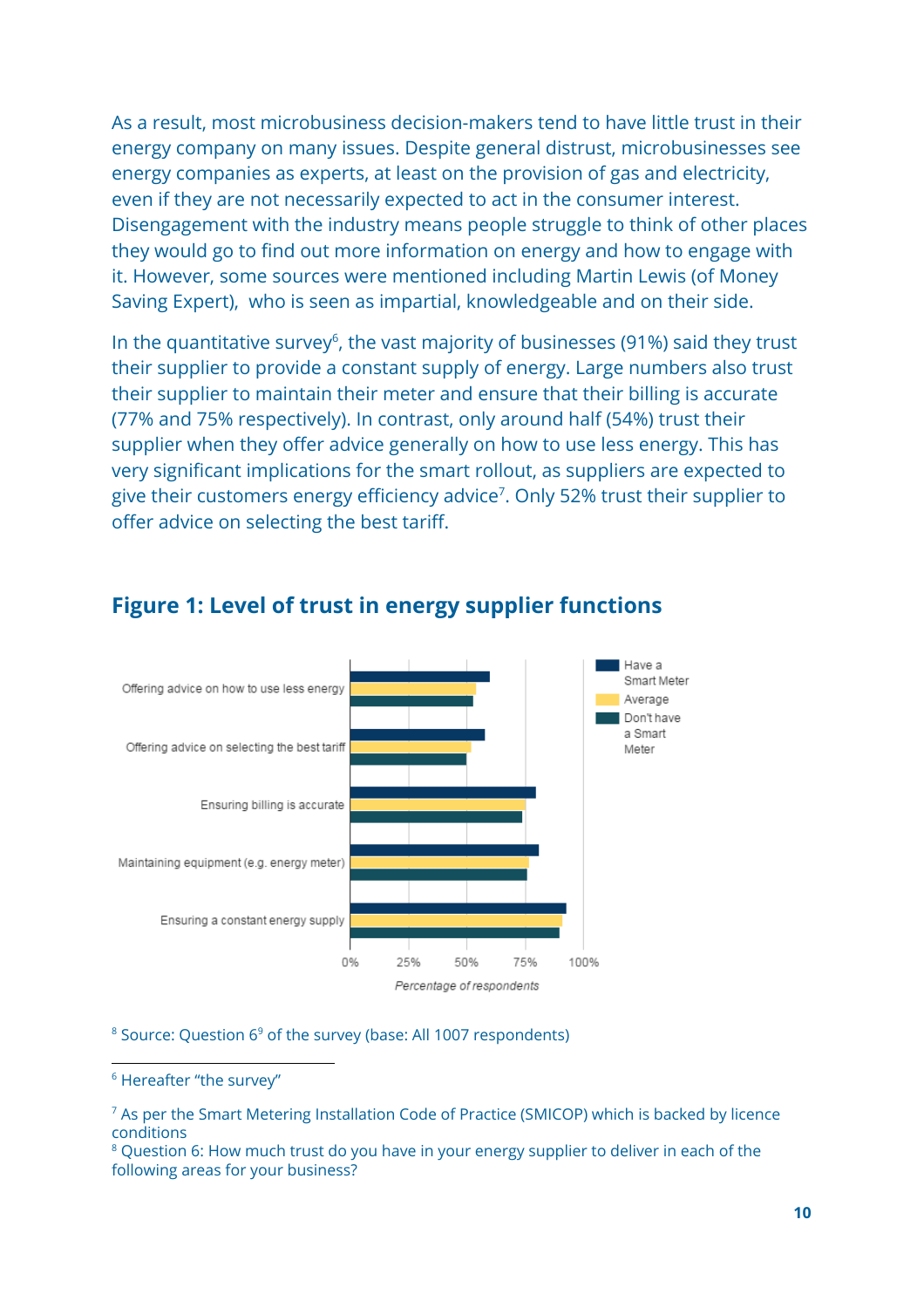Looking at attitudes and behaviour on energy more generally, 71% of businesses say they have already undertaken some steps to reduce the cost of energy.



#### Figure 2: Attitudes to energy

<sup>10</sup>Source: Question 8 of the survey (base: All 1007 respondents)

The rate was higher among businesses who reported a higher than average energy spend. 28% of those who spend less than £1000 a year on energy "strongly agreed" they had taken steps to reduce energy cost, compared to 41% of those spending more than £5000.

<sup>9</sup> Questions 1-5 aimed to establish that the respondent was indeed an Ofgem-definition micro-business and that they had a non-domestic supply contract; also so that we could track differential answers in relation to the size of the respondent

 $10$  Question 8: For each of the statements, when thinking about your business, please indicate the extent to which you agree or disagree?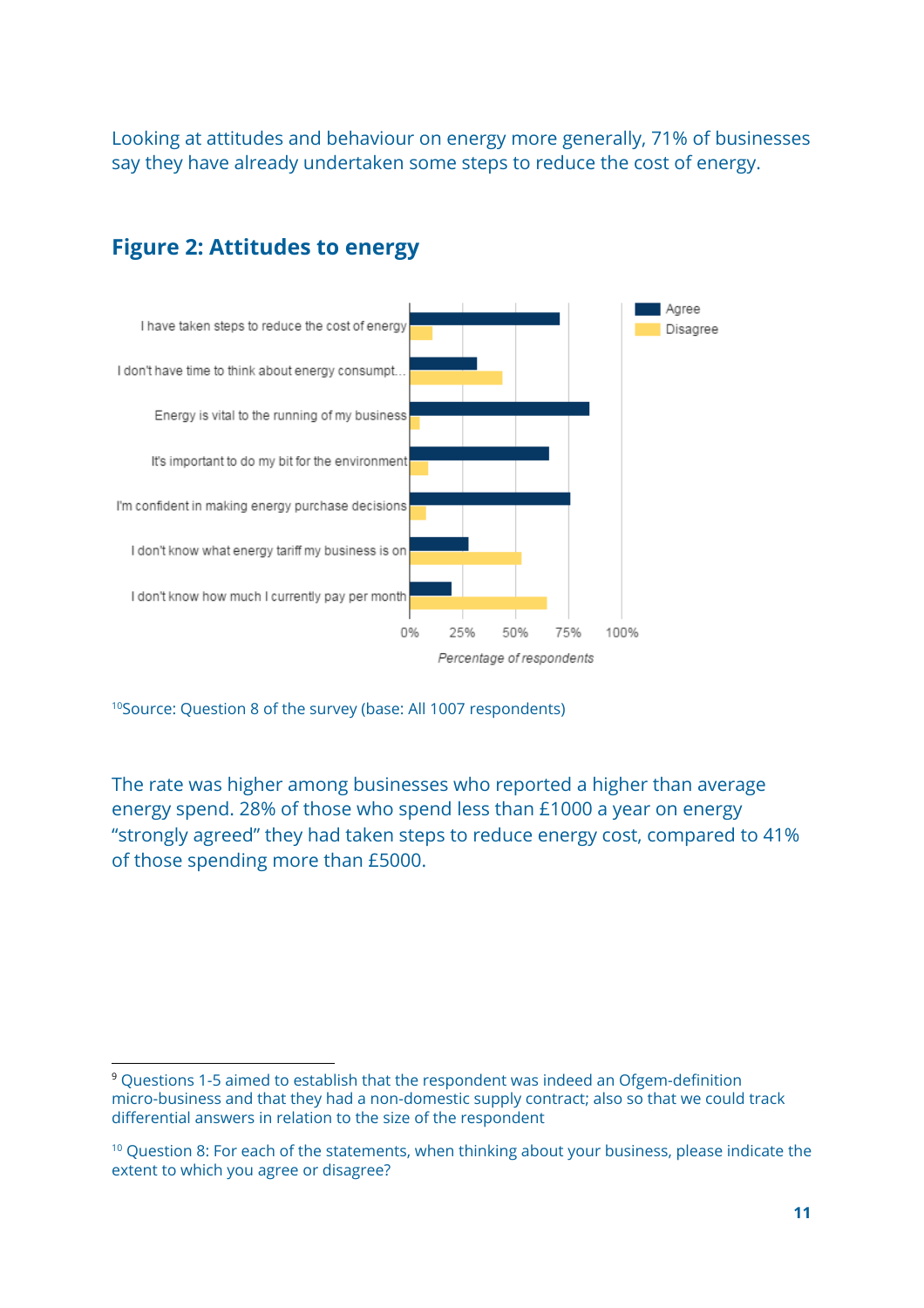

#### Figure 3: Agreement on whether businesses had taken steps to reduce energy cost (by size)

<sup>11</sup> Source: Question 8 of the survey (base: All 1007 respondents)

Looking into how businesses have already tried to reduce their energy costs, over half (59%) have personally tried not to use too much energy, for example by turning off lights or not overfilling the kettle. The focus groups often cited behaviours businesses have been able to undertake in a domestic setting and have been "carried over" such as these. Just under half (48%) say they have encouraged employees to use less energy generally and a third (33%) have already monitored more closely how much energy their business uses.

"Making sure the switches are all switched off when we leave the building at the end of the night and the plugs are all pulled out for safety, but also for the electricity still being used, because energy is still going through there when it's switched on. So it's just wee changes like that, it can make a big difference.<sup>12</sup>"

<sup>11</sup> Question 8: For each of the statements, when thinking about your business, please indicate the extent to which you agree or disagree?

<sup>12</sup> Edinburgh microbusiness - page 13 of transcript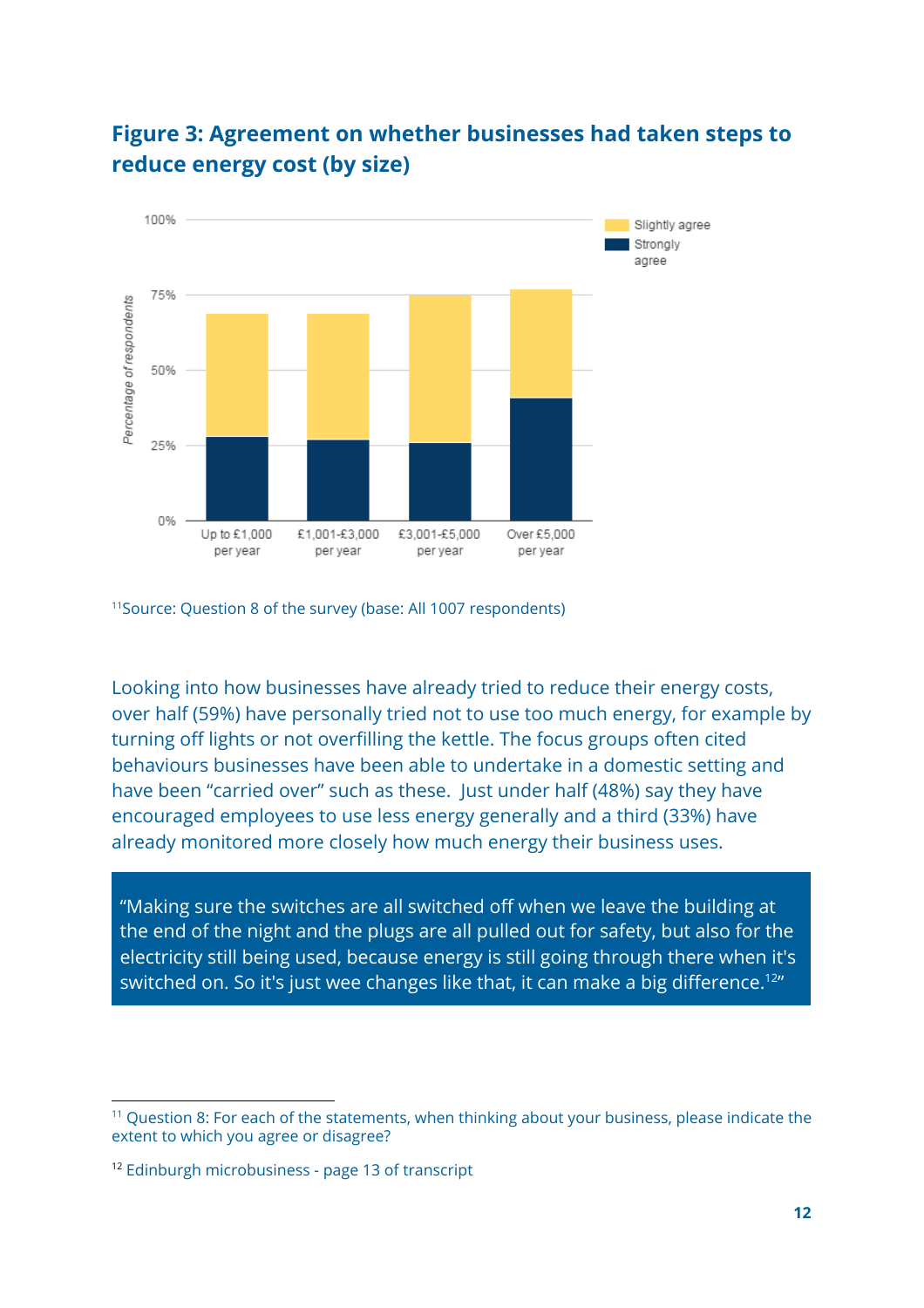Just a quarter (25%) have purchased energy efficient equipment/appliances; 18% have changed the time they use equipment<sup>13</sup>. 14% have actively sought advice from a third party on how to save energy. Perhaps unsurprisingly, businesses with a lower spend on energy are much less likely to purchase energy efficiency equipment than their higher-spending counterparts, although at all levels interest was low.



#### Figure 4: Actions taken to reduce energy use

 $14$ Source: Question 9 of the survey (base: 897 respondents who have attempted to reduce energy use)

When businesses were asked about what barriers might stop them undertaking energy cost reduction, the responses were spread across several key perceived obstacles. Just under a third (31%) said that it was difficult to get staff to change the way they use energy (and was cited several times in the focus groups with larger businesses); 21% said that they did not have enough time to undertake measures and 13% said that they could not afford to invest in energy saving measures.

 $13$  Though it is unclear whether these businesses were on Time of Use tariffs and so whether this was a cost-reducing/rational decision

<sup>&</sup>lt;sup>14</sup> Ouestion 9: For those who have taken steps to reduce energy (including those who said 'neither agree nor disagree'). I have done...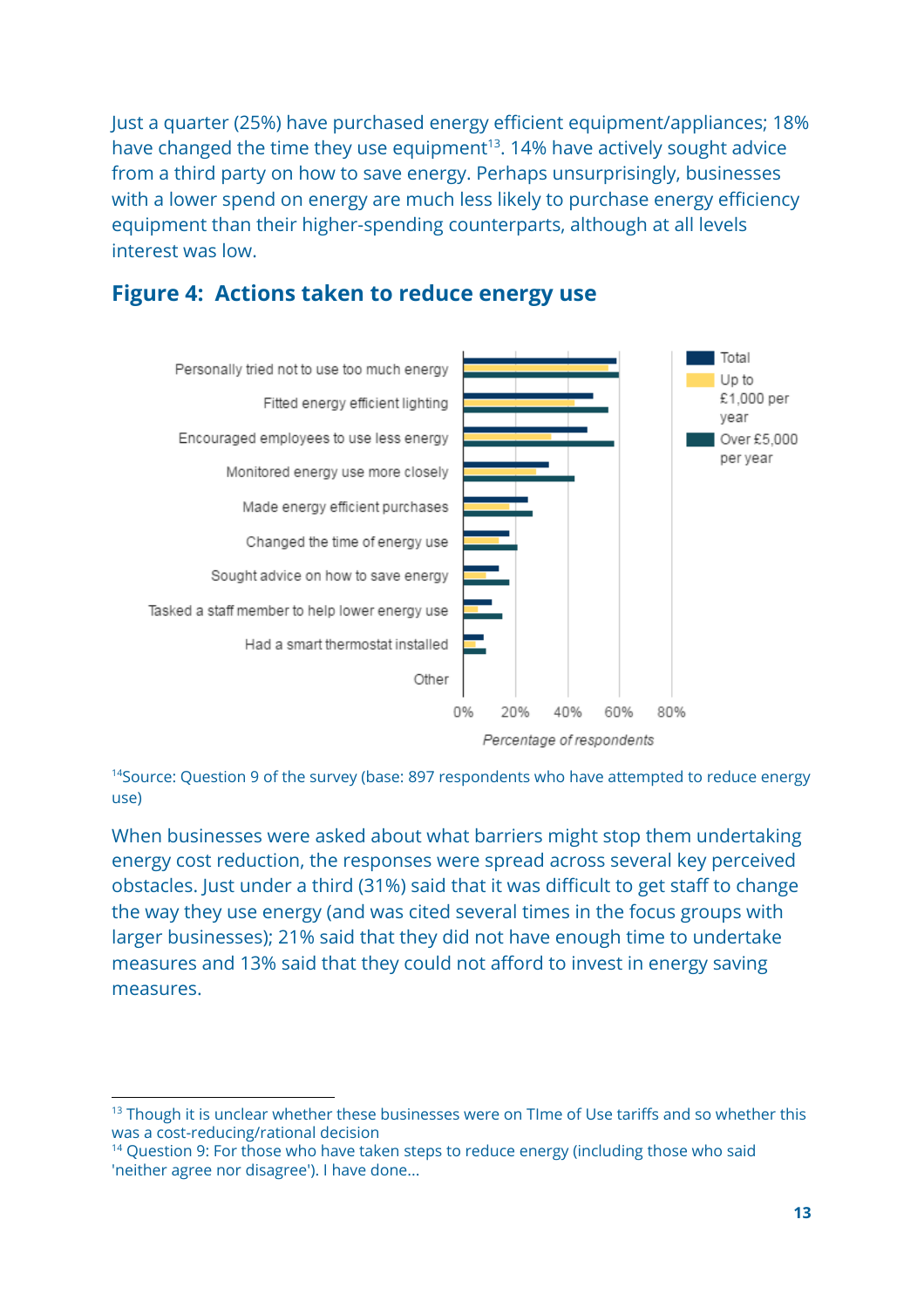

#### Figure 5: Barriers to reducing energy use

<sup>15</sup> Source: Question 10 of the survey (Base: All 1007 respondents)

It is notable that there is not a particularly strong correlation in businesses reporting that they can't afford to invest in energy efficiency and those businesses' energy spend.

However, the bigger the firm, the more difficult it is considered to engage staff in energy cost reduction. The sole trader has sole discretion as to energy control and costs but more employees means more people whose decisions might need to be taken into account. This has implications for how engagement with different sizes of microbusiness is undertaken; we cannot assume that one size fits all.

"How interested are people then in actually reducing their energy costs?"

"I think people are."

"So you guys, how interested are you really in doing that?"

"Depends how easy it is."

 $15$  Question 10: Below are a list of reasons which might prevent a business from being able to reduce their energy costs. Which, if any, apply to you and your business?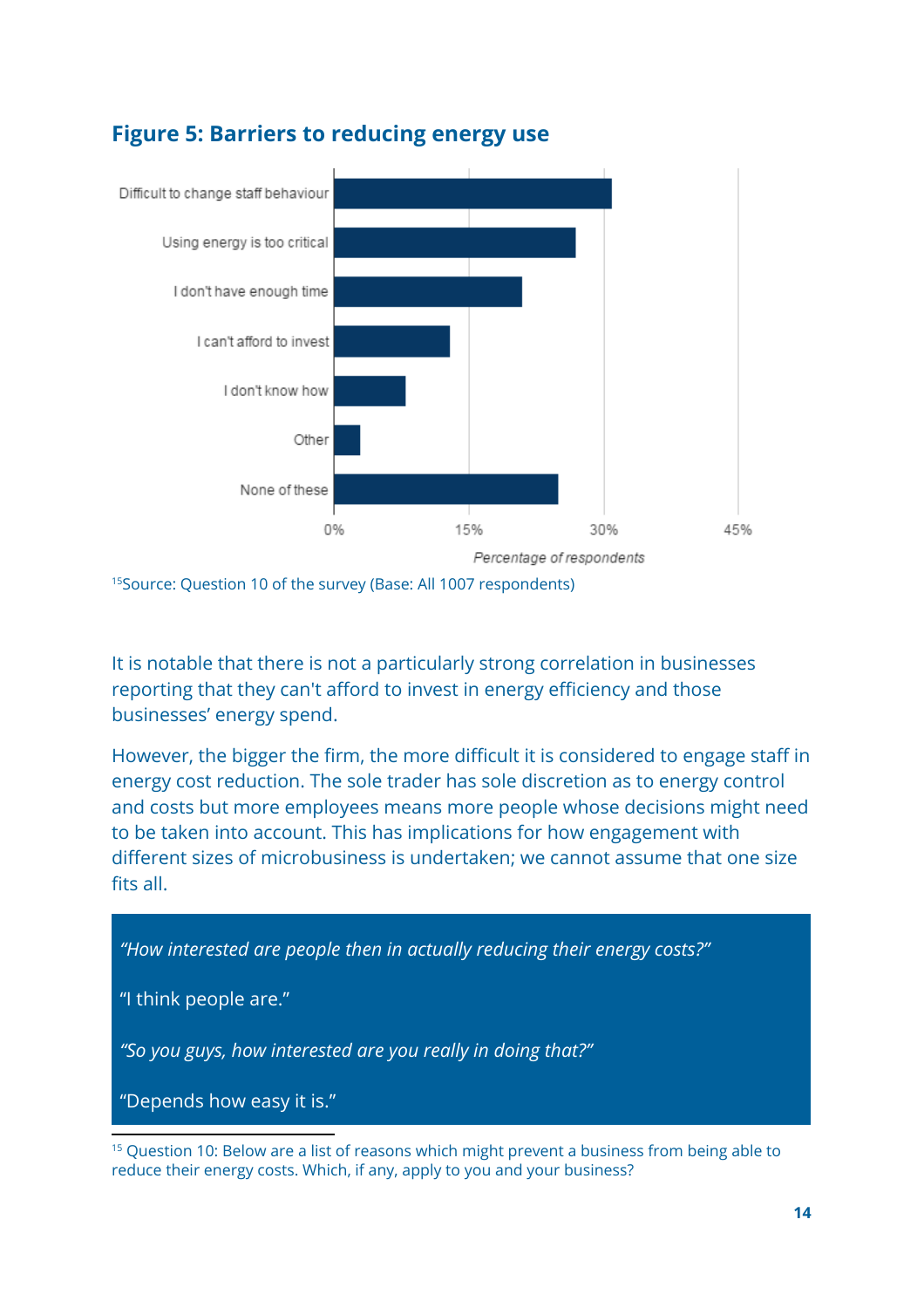"Yes."

"I think we are but we think it's futile as well."

"That's what I'm trying to get at. Why is it futile to try and do that?"

"Because no matter what you seem to do…"

"It makes no difference. I answered that earlier. I go around turning everything off. 'Don't leave that on. Don't leave it on,' but the bill never comes down.<sup>16</sup>"

Decision makers tend to think of their energy usage as essential and, as a result, not a place where large savings can be made. Other business activities take up the majority of their time and are generally given greater priority over energy; energy is in the background and not a day-to-day issue. The focus groups suggest that cost is the primary driver of any action by a microbusiness – although some, usually larger microbusinesses, are part-driven by a wider social responsibility.

Most businesses think they are already energy efficient. Even with considerable prompting and discussion of the different elements of their business energy consumption, they struggle to think of what steps they could make beyond turning the lights off or reducing the time heating is on. It appears that a lack of awareness and information about energy efficiency results in latent complacency.

### <span id="page-15-0"></span>Microbusinesses' awareness and understanding of smart meters

In the survey, 90% of businesses had heard of smart meters. However of those, only 63% knew they were being rolled out to businesses as well as domestic consumers. In total only just over half (55%) knew that smart meters were available in both markets.

<sup>16</sup> Edinburgh microbusinesses - page 22 of transcript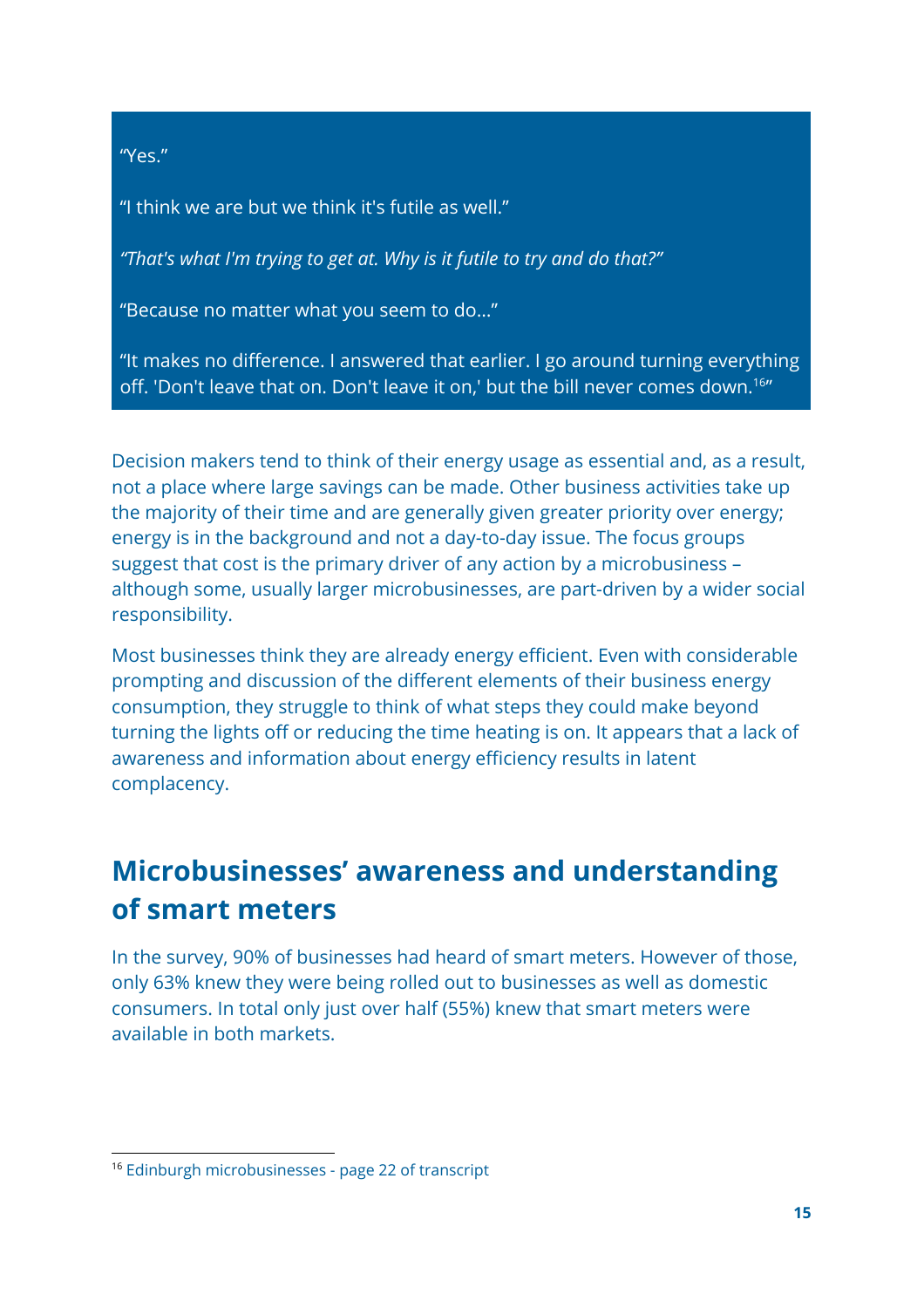

#### Figure 7: Knowledge of smart meters generally

<sup>17</sup>Source: Question 13 of the survey (Base: All 1007 respondents)





<sup>18</sup> Source: Question 14 of the survey (Base: All 1007 respondents)

<sup>&</sup>lt;sup>17</sup> Question 13: In this next series of questions we would like to understand what you know, if anything, about smart meters. Before today had you heard of smart meters?

<sup>&</sup>lt;sup>18</sup> Question 14: Did you know smart meters were being rolled out to small business consumers?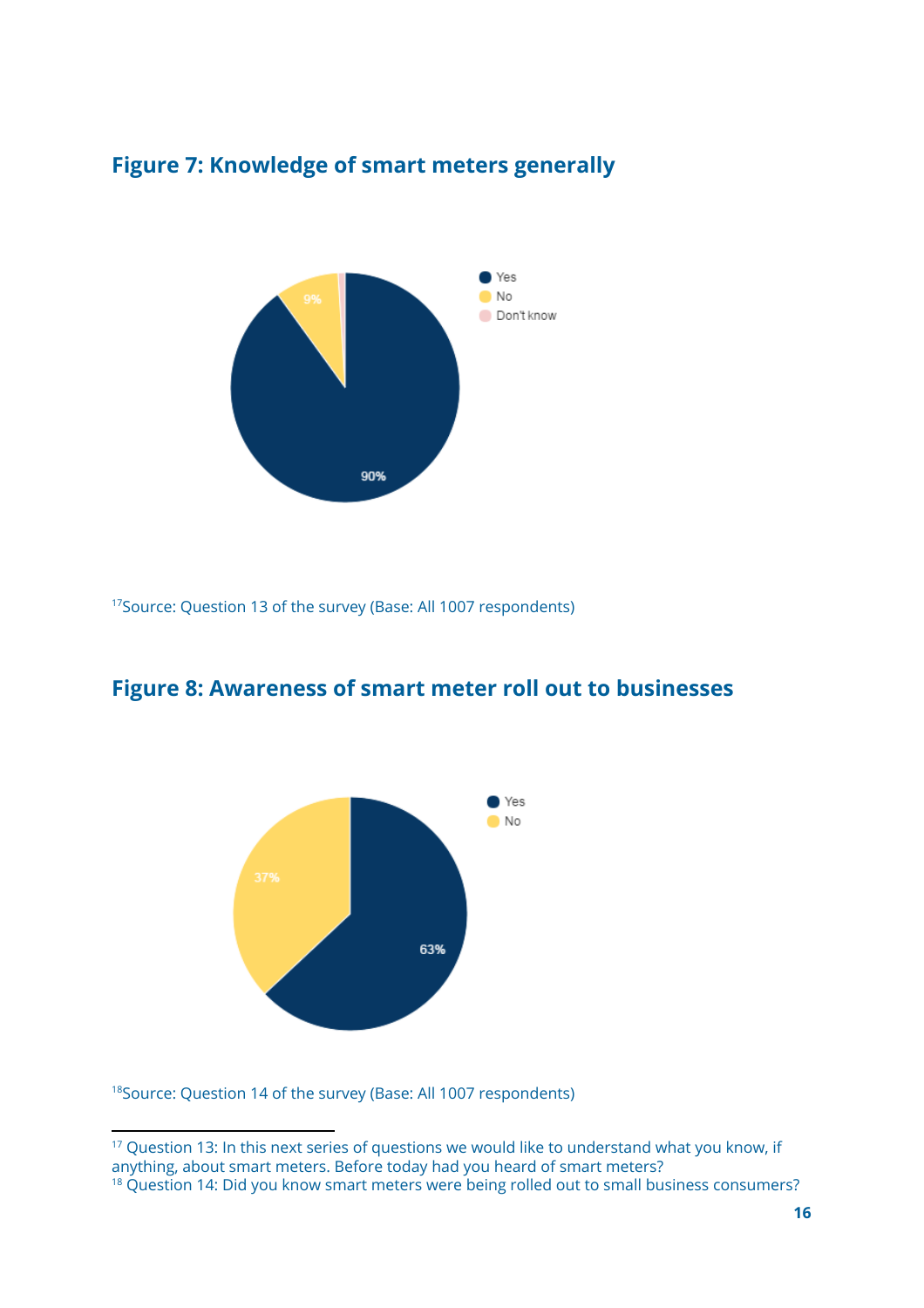#### Figure 9: Awareness of businesses without smart meters to the smart meter rollout



 $19$ Source: Question 14 of the survey (Base: 735 respondents who are aware of smart meters but do not currently have one)

Of those businesses who had heard of smart meters being available for businesses, only 44% considered that they knew "a fair amount" about them. More positively, only a very small number (7%), considered that they knew nothing about them.

<sup>19</sup> Q14: Did you know smart meters were being rolled out to small business consumers?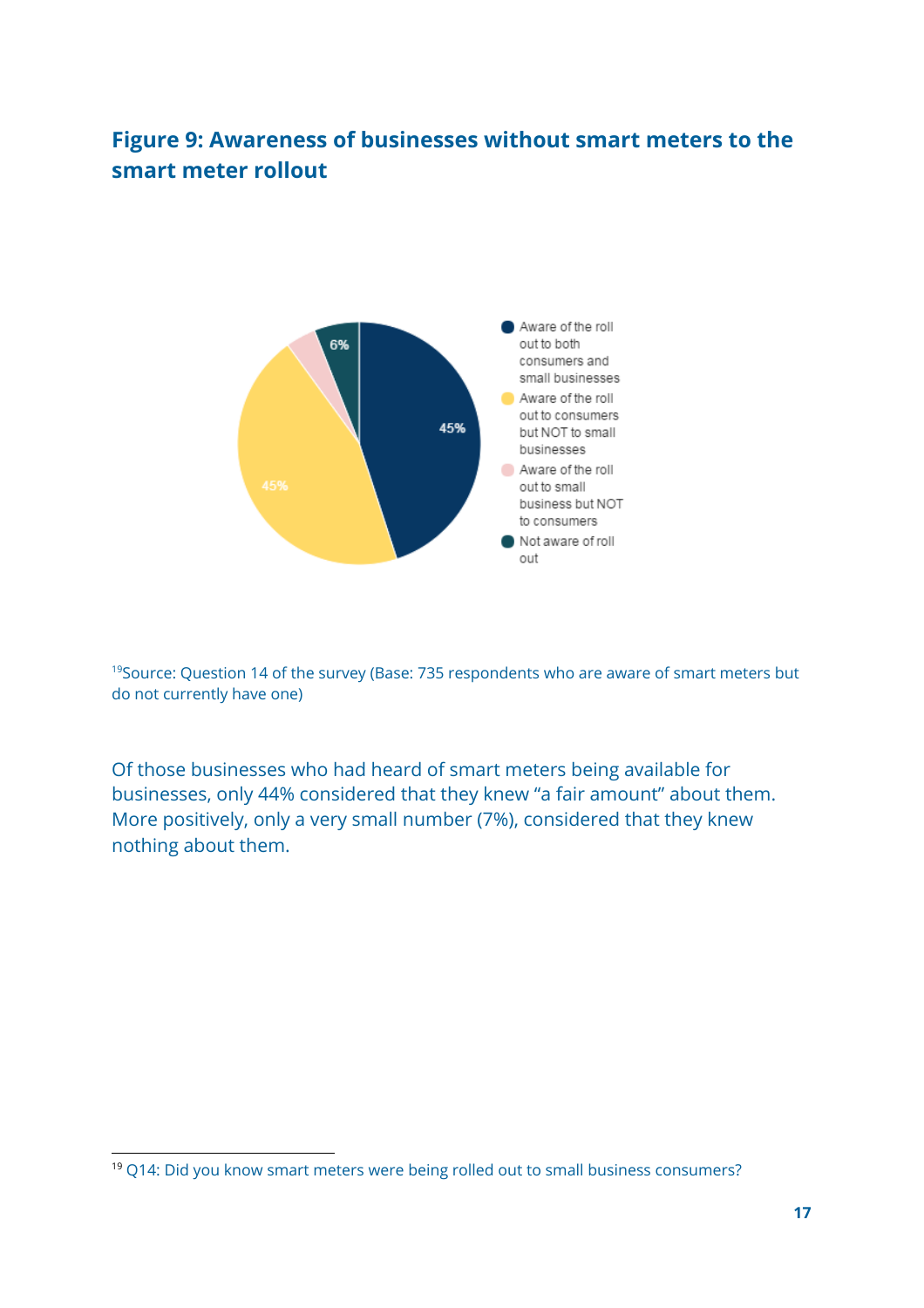

#### Figure 10: Level of knowledge about smart meters

 $^{20}$ Question 15 of the survey (Base: 530 respondents who are aware of smart meters)

In the focus groups, the hassle of a smart meter installation and potential loss of revenue were sometimes considered to outweigh the (potential) savings they could lead to. For example, closing a shop for one day to install equipment may cost more than the savings made over a year. As for energy advice and information generally, businesses would look to Martin Lewis and equivalents. Otherwise information is found "On Google". If looking for smart meters specifically, key search terms would focus on that or via the business' current energy supplier. Where the decision-maker has knowledge of smart meters, it tends to come from their domestic consumer context. They often learnt about smart meters from friends and family - whether these experiences were positive or negative.

Some businesses have been contacted directly by their energy supplier. Most of those with smart meters received a letter from their energy supplier from which they believed they were obliged to have one installed $21$ . Although some focus group participants mentioned consumer advertising (like Smart Energy GB's Gaz  $+$  Leccy<sup>22</sup>) few spontaneously translated the message about meters in the home to their business.

<sup>&</sup>lt;sup>20</sup> Question 15: Before today, how much, if anything, would you say you know about smart meters for business?

<sup>&</sup>lt;sup>21</sup> Businesses, like domestic consumers, are not obliged to take a smart meter but their supplier must offer them one. The businesses here were largely ambivalent about this (incorrect) view regardless.

<sup>22</sup> https://www.smartenergygb.org/en/meet-gaz-and-leccy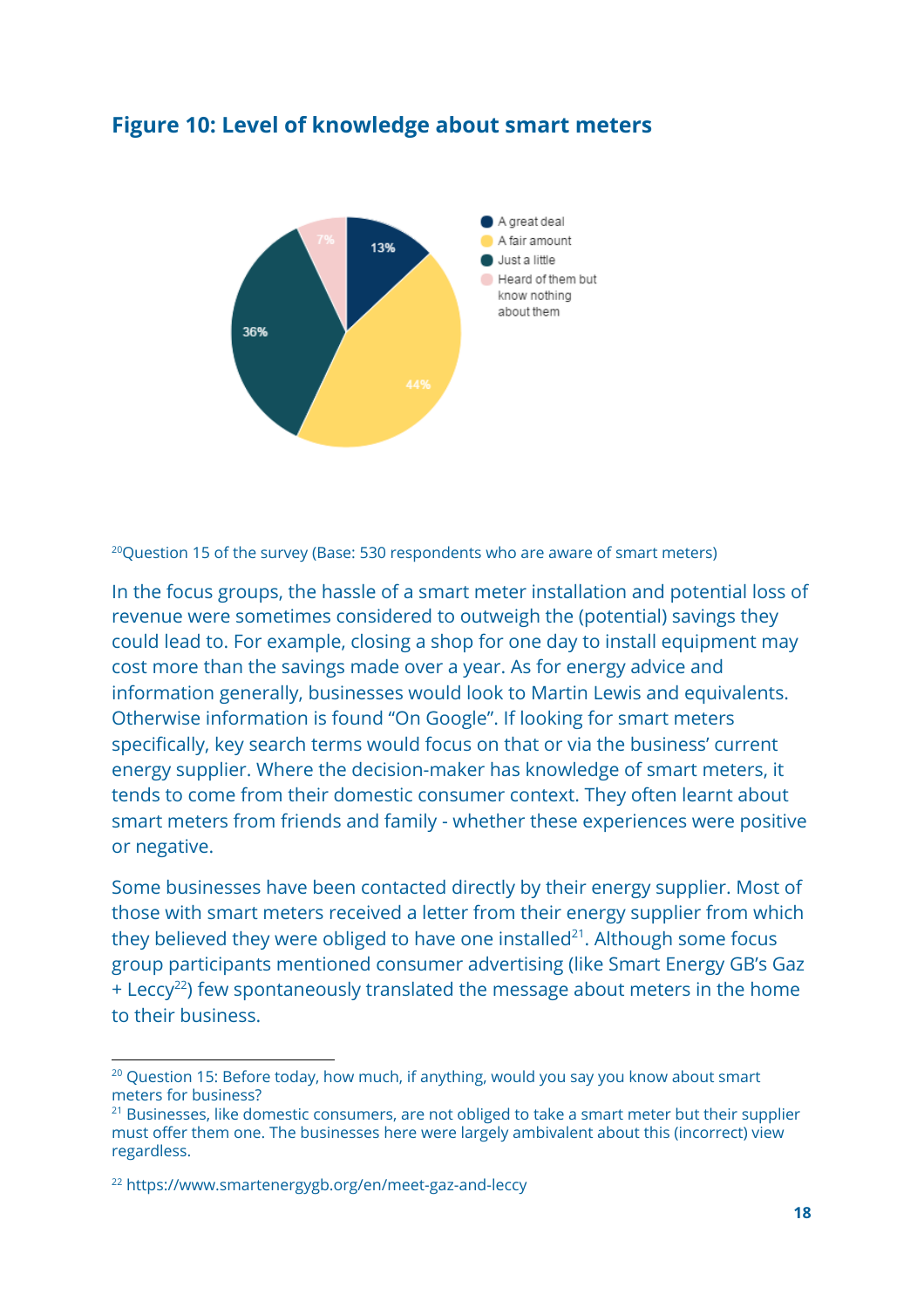### <span id="page-19-0"></span>Current and potential smart interest of microbusinesses

In the focus groups there was little sense of what the actual benefits of a smart meter for the business might be. Decision-makers failed, repeatedly, to spontaneously think of ways in which a smart meter would benefit their business.

Although there is awareness that a smart meter would allow them to monitor their energy usage more closely, they are very unsure what the actual benefit of this could be. They claim that "we don't know what we don't know". They do not consider that there is an easy transition between monitoring energy and actually using less and reducing costs.

"What kinds of information then do you think you might get from a smart meter? Obviously you can see something. But what's that? What's the information you'd get?"

"Peak usage and also what you said, tumble dryers."

"Yes, what's using…"

" The things that cause the most amount of cost."

"What you've spent to date. That's the most interesting thing. It's like looking at your phone bill if you're getting that daily, you know, seeing what you've spent."

"Yes, your usage."

"You're still going to spend it."

"Well... $^{23}$ "

Of the current smart users sampled in the survey, around half (53%) had an IHD. Interestingly, there was significant variance depending the size of the business:

<sup>23</sup> Edinburgh microbusinesses - page 38 of transcript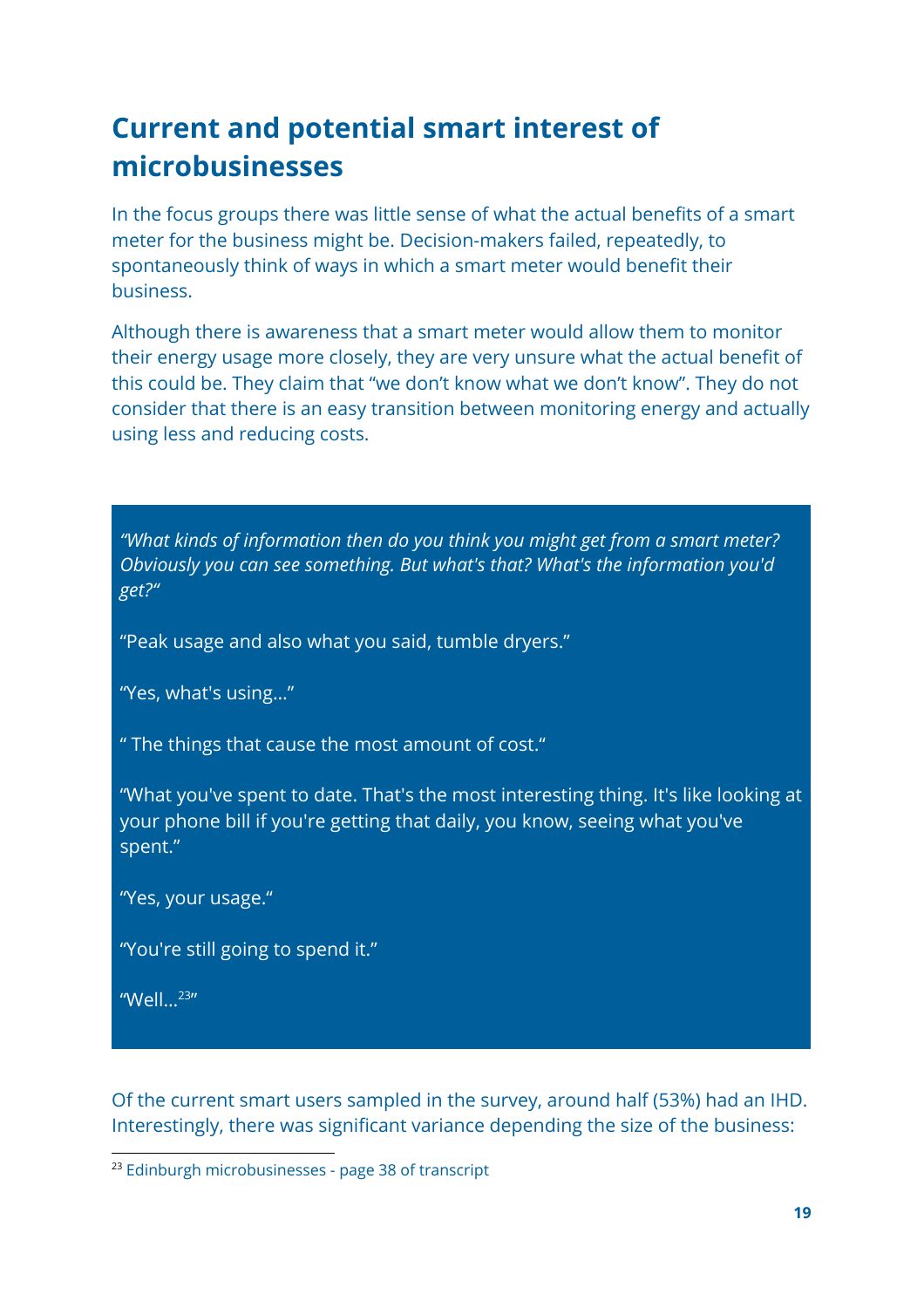69% of sole traders had one, while for businesses with employees it ranged from 49-54%. This could seem counter-intuitive but may reflect the propensity for sole traders to be more interested in consumption control given their ability to affect that consumption directly.

Only 12% of businesses use a mobile phone or tablet app to access their smart meter data. This rose to more than a quarter (26%) of businesses with more than 10 employees, perhaps because this method could allow different members of staff to access the data.

Just over a third (37%) had neither an IHD or an app. Those businesses are missing out on any easy to use method of data monitoring and so the potential for demand reduction is low. These figures were relatively consistent between large and small microbusinesses.



#### Figure 11: Methods of accessing data for businesses with smart meters

 $24$ Question 17 of the survey (Base: 171 respondents with smart meters)

 $24$  Question 17: For businesses with smart meters: Do you have an in-home display (IHD) or smart meter app for smart phone/tablet to go with your smart meter? NB the comparatively small base and thus relatively large margin of error (7.5% at 95% confidence assuming 50% sample)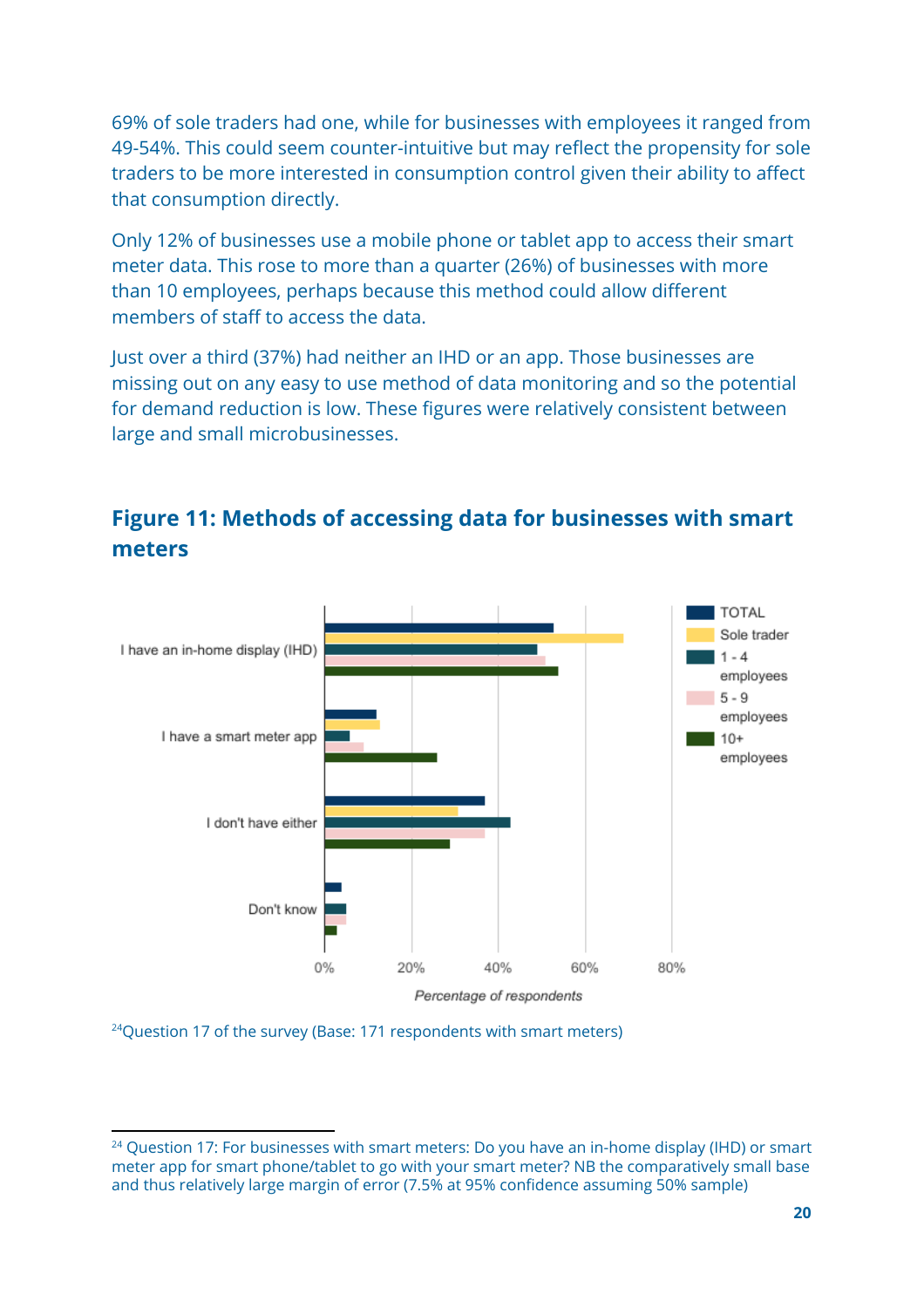Of the respondents who did not already have a smart meter (who were in the majority), two-thirds (66%) were either "very" or "fairly" interested in obtaining one. Just a small minority (15%) were "not very" or "not at all" interested.



#### Figure 12: Interest in obtaining a smart meter

 $25$  Question 17 of the survey (Base: 836 respondents without smart meters)

Perhaps unsurprisingly, there is a positive correlation between energy spend and a business' inclination to be interested in obtaining a smart meter. Just 55% of businesses that spend up to £1000 a year on energy are interested in having a smart meter, however this steadily increases with spend to 77% among businesses who spend over £5000. This is likely to be because of the greater savings they could make and the higher nominal amounts of demand reduction that are inherently possible when a business already spends a significant amount on energy.

 $25$  Q17: To what extent would you be interested, or not, in having a smart meter for your business?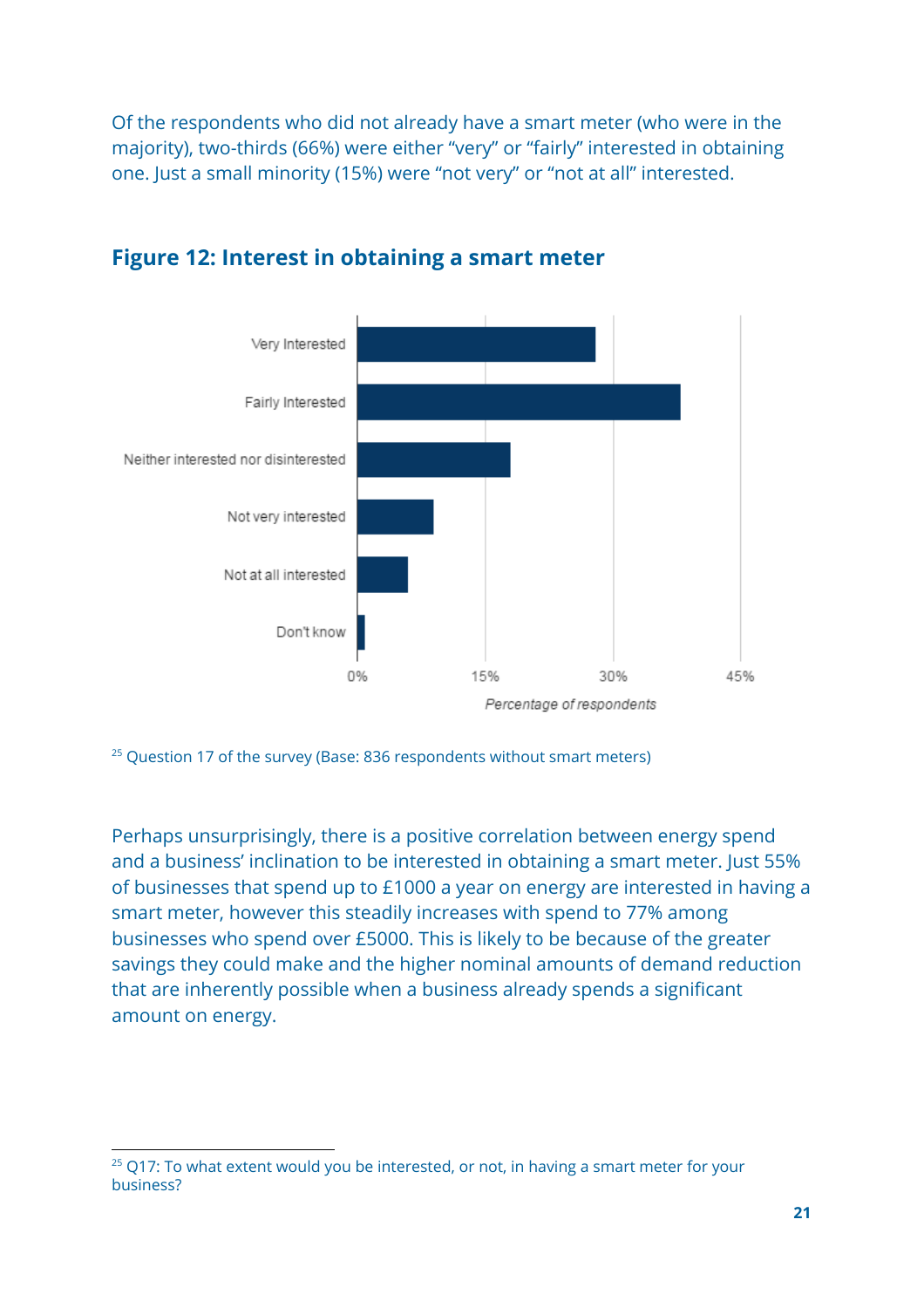

#### Figure 13: Interest in obtaining a smart meter by energy spend

 $^{26}$  Question 17 of the survey (Base: 836 respondents without smart meters)

However, few of these business (22%) have tried to find out more information about smart meters.

#### Figure 14: Action taken to find out about smart meters



Source: Question 19 of the survey (Base: 836 respondents without smart meters)

<sup>&</sup>lt;sup>26</sup> Q17: To what extent would you be interested, or not, in having a smart meter for your business?

<sup>&</sup>lt;sup>27</sup> Question 19 Before today have you tried to find out more information about smart meters?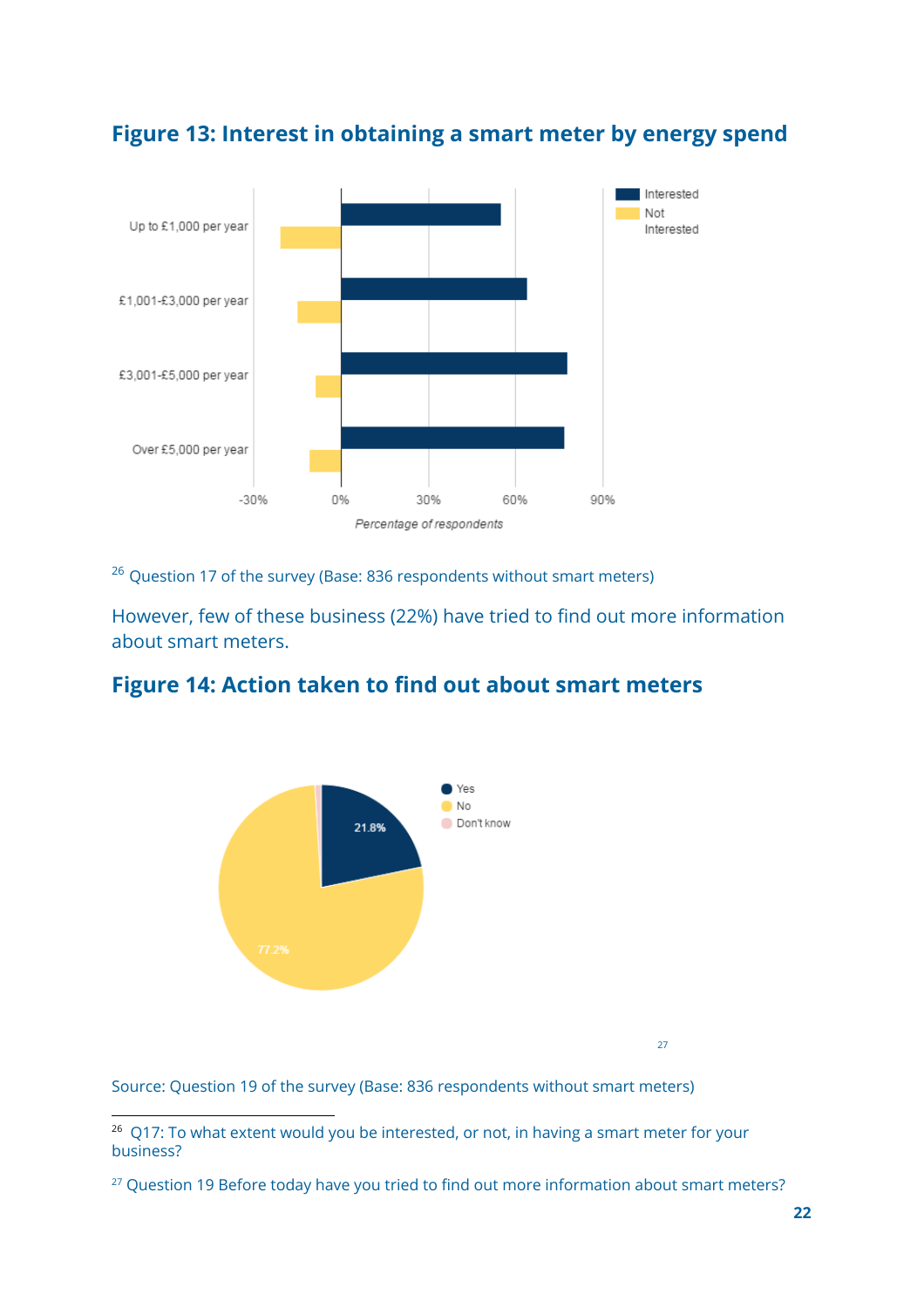If looking to find out more about smart meters, just under a third (29%) of businesses said they would go to their current supplier to find out more about smart meters<sup>28</sup>. No other prompted answer came close to this level. 10% said they would go to the official rollout champion Smart Energy GB and 9% Moneysavingexpert.com.

#### Figure 15: Sources of advice about smart meters businesses would use



Source: Question 20 of the survey (Base: All 1007 respondents)

#### <span id="page-23-0"></span>Current smart meter usage by microbusinesses

In the survey, 16% of smart meter users reported paying for their meter, 23% for their display, and just under a third (30%) for the use of an app for seeing their data. There is not a clear trend of an increasing likelihood of paying for meter as a business' spend rises. Suppliers have differing policies in this area, which may explain some of the variance - though these figures seem high given that we understand the vast majority of suppliers say they are not charging for these

<sup>&</sup>lt;sup>28</sup> Much less even than the percentage who said they would trust their supplier in this area in the previous section

 $29$  Question 20: Which, if any, of the of the following information sources would you use/have you used to find out about smart meters for your business?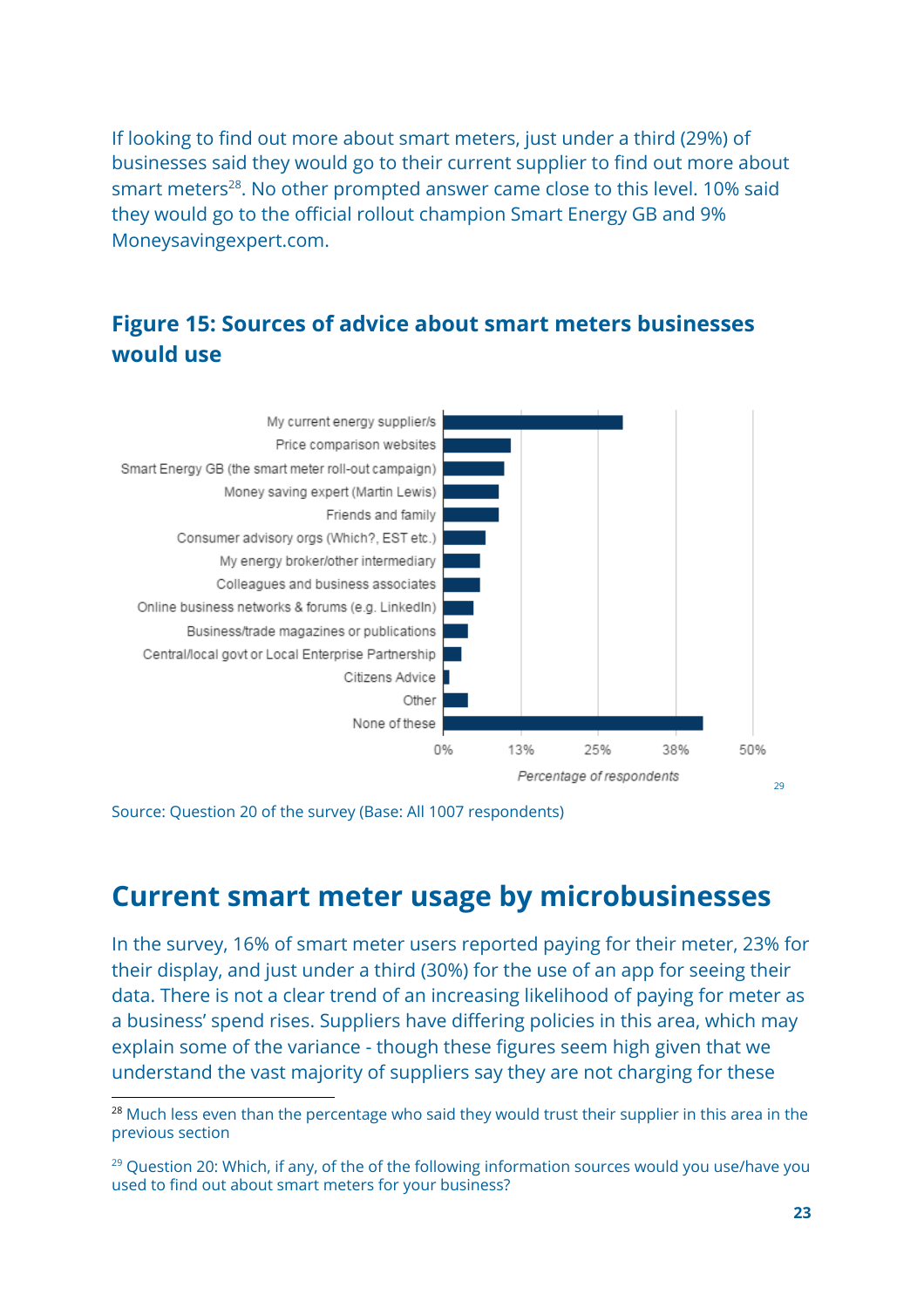items. We have long advocated for meters to be free for microbusinesses at the point of offering to encourage uptake.



#### Figure 16: Businesses who paid for smart meter and associated equipment

<sup>30</sup>Question 22 of survey (Base: 171 respondents with smart meters)

Respondents were fairly evenly split on their ability to get the most out of their smart meters: 48% had accessed their data and 47% had not.

Only those businesses spending more than £5000 a year on energy were much more likely than others to access their data, with 59% reporting they had done so. As with previous answers, it is logical to assume that they perceive greater potential savings. They may also have a member of staff who has the time, knowledge or inclination to look at and use such data.

<sup>&</sup>lt;sup>30</sup> Ouestion 22 Did you have to pay for your...? NB the comparatively small base and thus relatively large margin of error (7.5% at 95% confidence assuming 50% sample)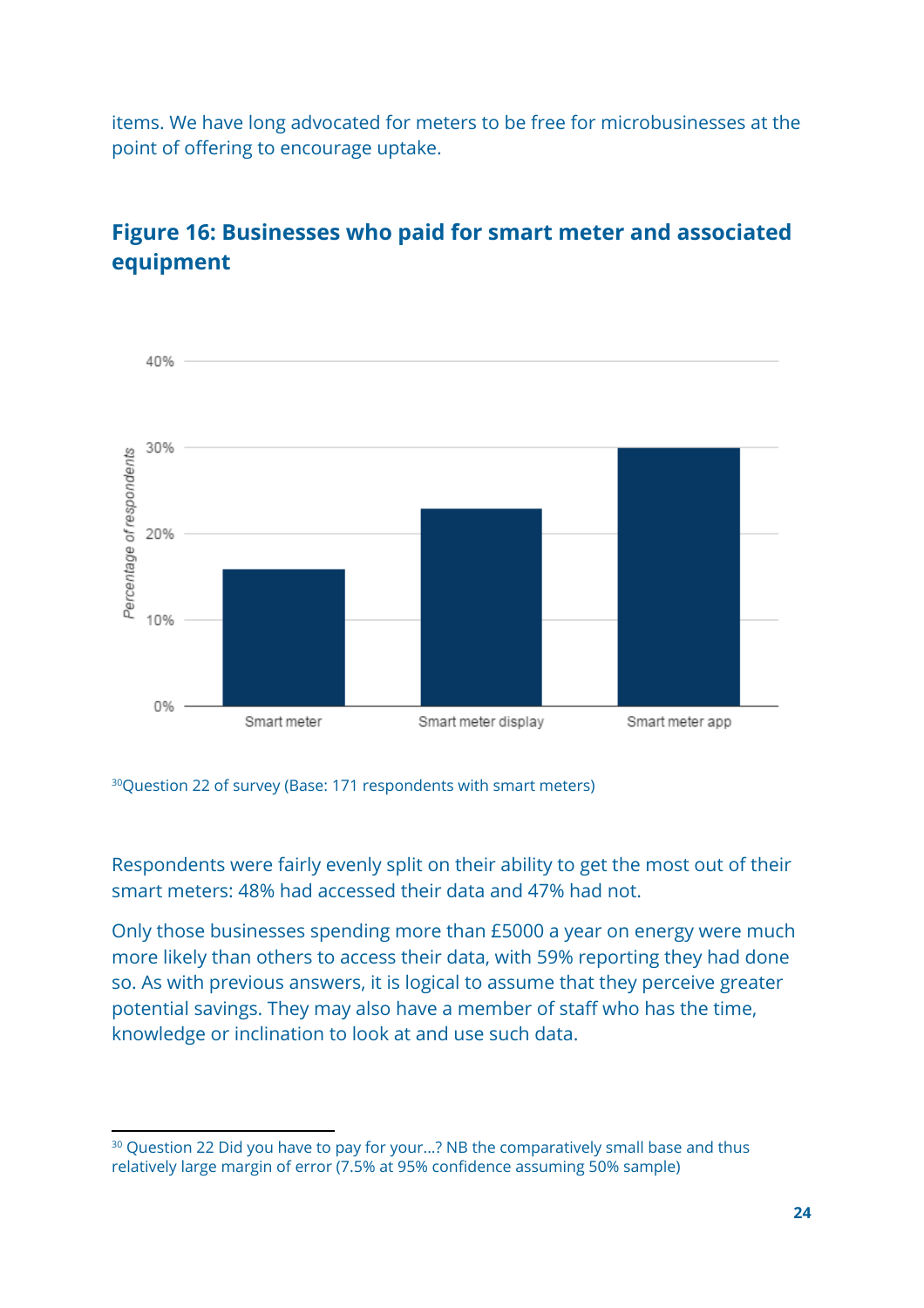



 $31$ Source: Question 23 of the survey (Base: 171 respondents with a smart meter)





#### $32$ Source: Question 23 of the survey (Base: 171 respondents with a smart meter)

<sup>&</sup>lt;sup>31</sup> Q23. Have you accessed the data from your smart meter? NB the comparatively small base and thus relatively large margin of error (7.5% at 95% confidence assuming 50% sample)

<sup>&</sup>lt;sup>32</sup> O23. Have you accessed the data from your smart meter? NB the comparatively small base and thus relatively large margin of error (7.5% at 95% confidence assuming 50% sample)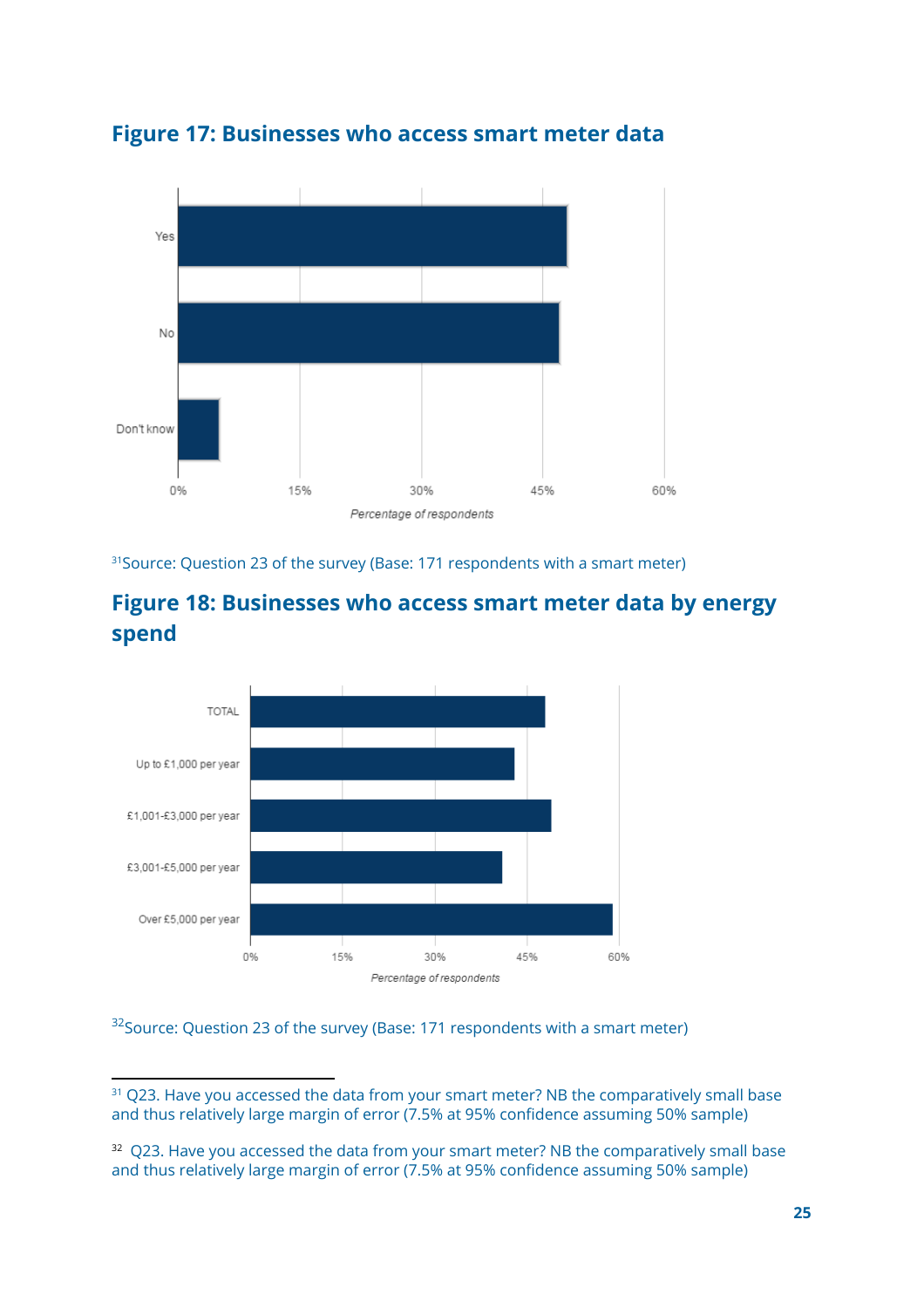Very positively, those who did access their data largely did so at no extra cost (83%). It will be hard to encourage businesses to access their own basic data if they have to pay for it $^{33}$ . We thus consider free data provision crucial to the success of the roll out.

### Figure 19: Businesses who had to pay to access their smart meter data



 $34$  Source: Question 24 of the survey (Base: 82 respondents who had accessed their smart meter  $\,$ data)

Smart meter enabled businesses varied considerably in terms of how often they check access the information from their meter. A plurality (38%) said they checked "a few times a month" and 19% "a few times a week". However one in four (24%) said "hardly ever" and 8% said they had "never" checked. The size of energy spend had no relationship with the business' apparent propensity to check their smart-enabled information.

<sup>&</sup>lt;sup>33</sup> As per the Data Access and Privacy Framework

 $34$  Question 24 Did you have to pay to access your data? NB the comparatively small base and thus relatively large margin of error (10.8% at 95% confidence assuming 50% sample)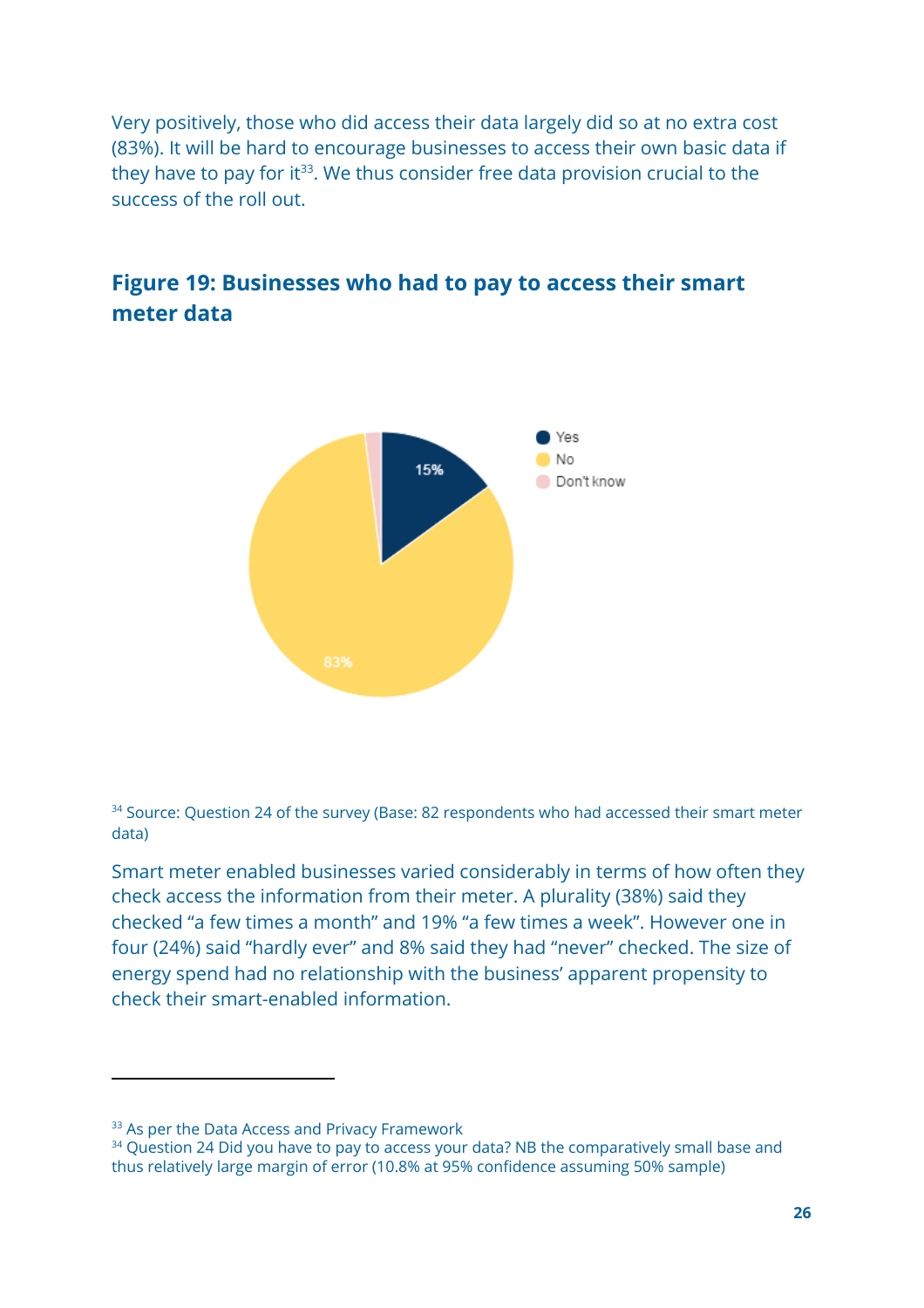From the focus groups it seems a lack of understanding can lead to disengagement with the IHD, leading consumers to 'put it in the cupboard and never look at it'. The overall message is that smart users, who have the potential to be engaged, needed advice and tips that go beyond raw data. Our recent research showed that less than half the domestic market were offered any proactive follow up support $35$ .

Many want the IHD or app, or indeed any consumer-facing interface, to do the 'heavy-lifting' for them. This would mean turning businesses' usage data into tips on energy efficiency and advice about the best tariffs available for their specific needs and consumption profile. This could take the form of telling businesses which can shift demand, and thus save money, how to do so most effectively.

"So if there was a simple app then, what kinds of things might it tell you? What would you want to know I suppose?"

"Like where your energy is being used. It can pinpoint things every day."

"So you're at work…"

"And then it's averaging, you know like weekly, you know like you say if you're at work and you know what's going on at home."

"Yes, exactly.<sup>36</sup>"

<sup>35</sup> Smart [support](https://www.citizensadvice.org.uk/about-us/policy/policy-research-topics/energy-policy-research-and-consultation-responses/energy-policy-research/smart-support-a-good-practice-guide/) 2017

<sup>36</sup> Manchester microbusinesses - page 8 of transcript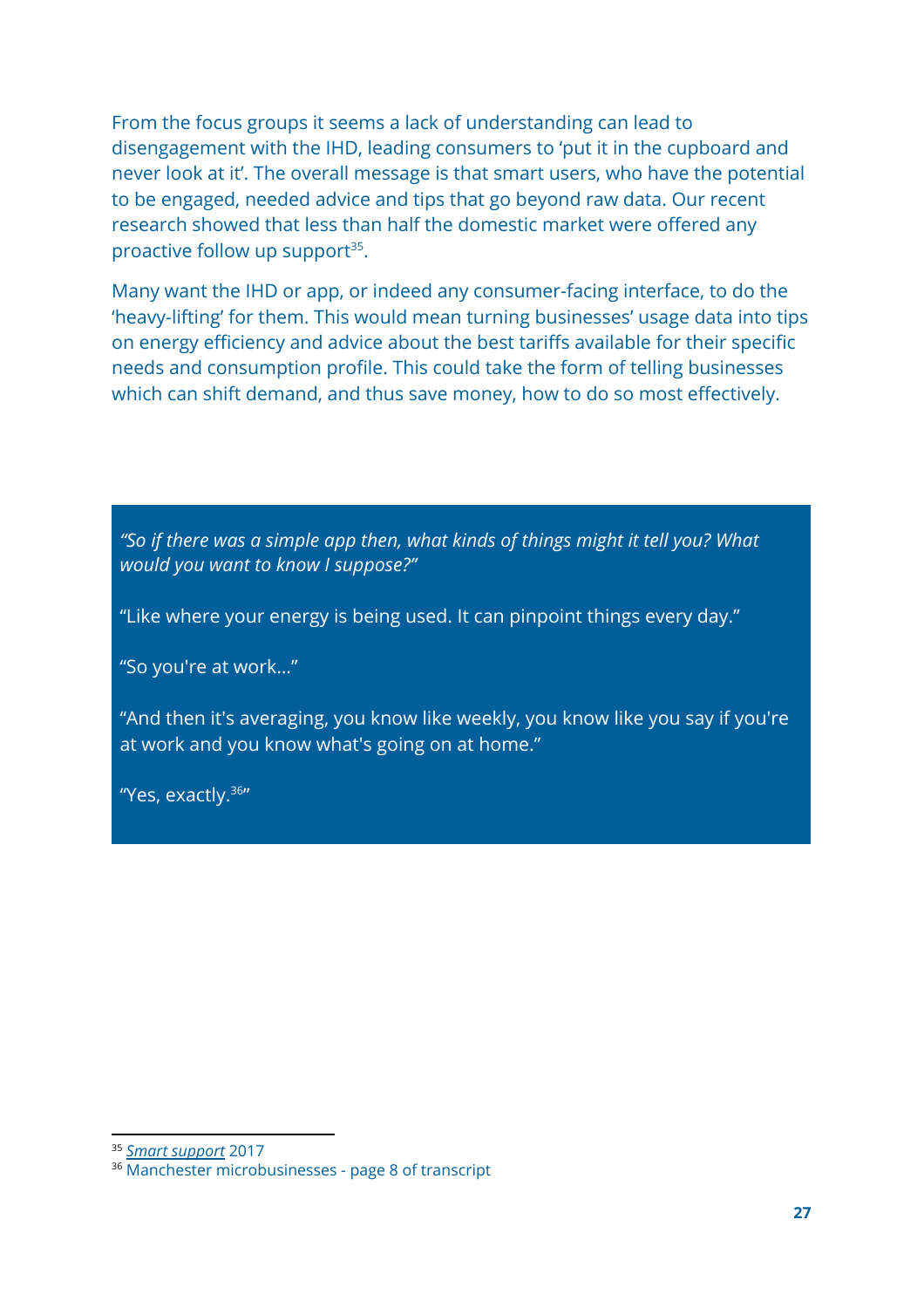

#### Figure 20: Frequency of accessing smart meter data

 $37$  Source: Question 25 of survey (Base: 101 respondents who have smart meter display or app)

In the survey, smart meter installations were satisfactory experiences for 65% of respondents , with only 1 in 10 (10%) dissatisfied to some degree. There was no clear relationship between energy spend and satisfaction.



#### Figure 21: Satisfaction with smart meter installations by spend

 $38$  Source: Question 26 of survey (Base: 171 respondents with a smart meter)

<sup>37</sup> Question 25 How often do you check the information provided to you by your smart meter for your business? NB the comparatively small base and thus relatively large margin of error (9.8% at 95% confidence assuming 50% sample)

<sup>38</sup> Question 26. To what extent were you satisfied or dissatisfied with the installation process by your energy supplier? NB the comparatively small base and thus relatively large margin of error (7.5% at 95% confidence assuming 50% sample)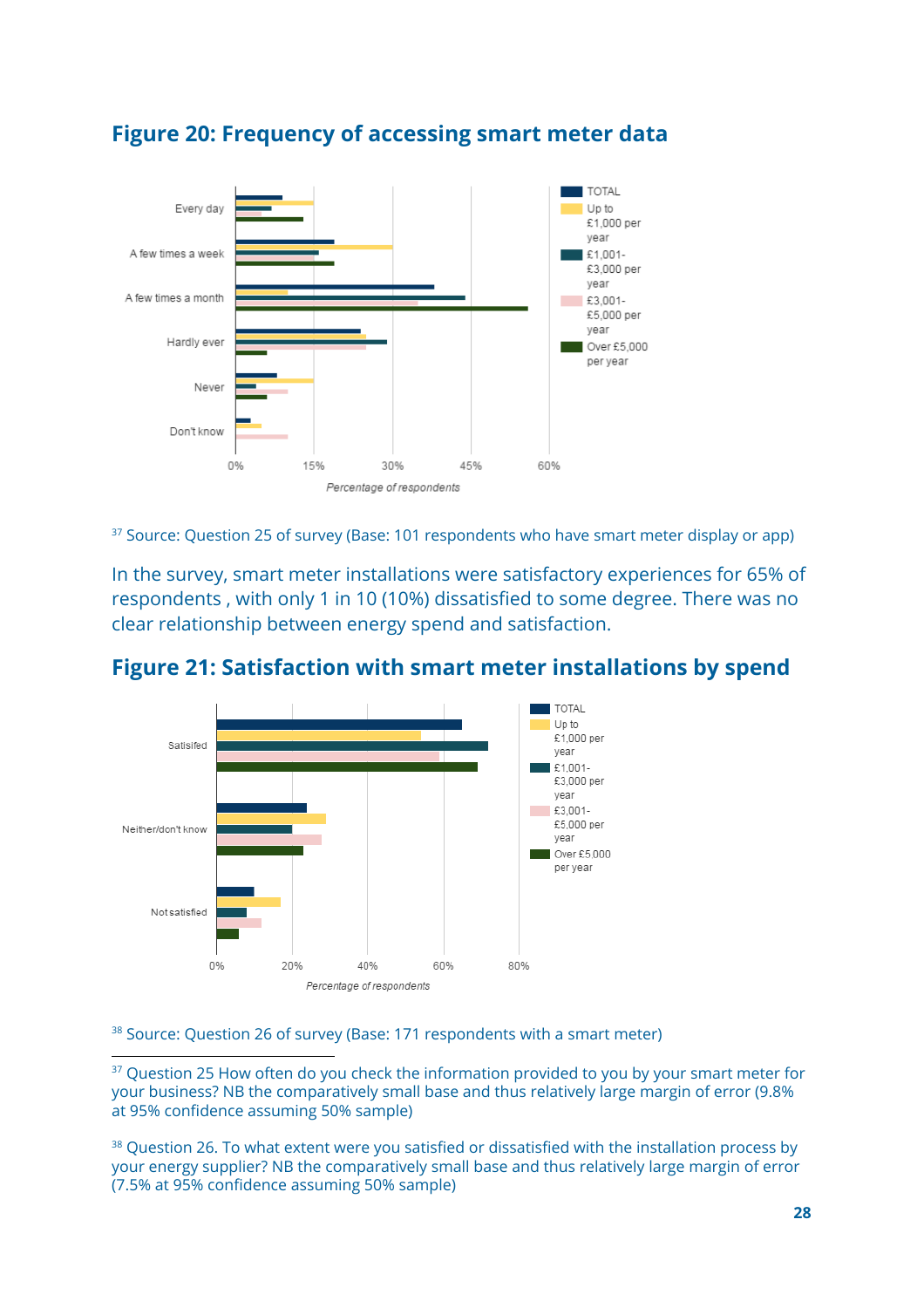BEIS predicts consumption falls of 4.5 and 2.8% for gas and electricity for  $microbusinesses<sup>39</sup>$  as a result of installing smart meters. In the survey, a majority (58%) reported no change in consumption following installation. Some did report falls in consumption (23%) with a smaller number reporting increases (14%). It is unclear whether or not smart installation enabled or incentivised behaviours that caused these reported changes in consumption.



#### Figure 22: Energy consumption change since smart meter installation

 $40$  Source: Question 27 of survey (Base: 171 respondents with a smart meter)

This may relate to the high reported satisfaction with installations, in that businesses had low expectations that were met (e.g. the exercise was not as disruptive as feared), rather than the installation had a detailed and satisfactory

<sup>39</sup> Page 74 of

https://www.gov.uk/government/uploads/system/uploads/attachment\_data/file/567168/OFFSEN \_2016\_smart\_meters\_cost-benefit-update\_Part\_II\_FINAL\_VERSION.PDF

<sup>&</sup>lt;sup>40</sup> Ouestion 27 Since you have received your smart meter for your business, has your bill increased, decreased or remained the same? NB the comparatively small base and thus relatively large margin of error (7.5% at 95% confidence assuming 50% sample)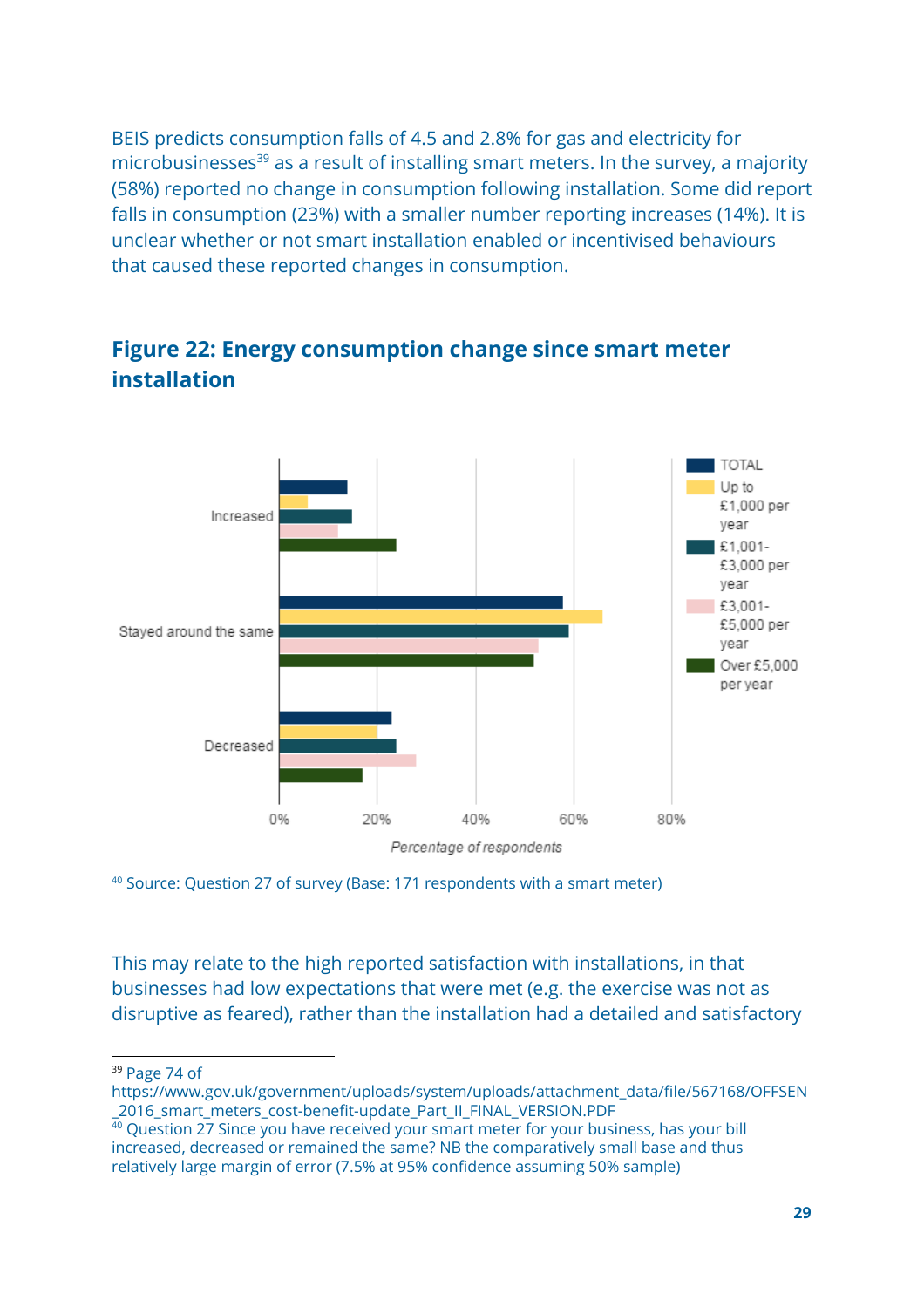advice-giving section. There may be tension between 'quick' installations to minimise business disruption and a proper approach to energy efficiency advice and smart meter competence generally. The focus group discussions suggest that microbusinesses who have had a smart meter installed need more information about making efficiencies. They are not experts, so struggle to turn awareness into savings.

### <span id="page-30-0"></span>Aspirations and potential and actual benefits and for microbusinesses

The main challenge for microbusinesses that the focus groups identified is bridging the gap in information between 'seeing' and 'saving'. Microbusinesses understand that smart meters will allow them to monitor energy usage, but there are three primary barriers to installations being successful and having lasting effects:

- A lack of practical information about how to reduce energy "what else can I do besides turn lights off and put eco-bulbs in?";
- The thought that they will be inconvenienced and smart metering is not worth the hassle. Almost all energy use is perceived as business critical so businesses struggle to think of how they can reduce it;
- Fears regarding whether the savings will outweigh the inconvenience of the process of getting a smart meter i.e. calling up, the arranging of an appointment, the installation itself - especially if trading is disrupted or halted.

The survey showed that business owners without smart meters value the 'pounds and pence' real time information more highly those who have them (15 v. 12 % between the two types of consumer). They also see having visibility of data as being more important (16 v. 12%). Consumers who already have a smart meter appear to value the benefits of accurate billing (23 v. 14%) and avoided meter readings (16 v. 12%) more highly than those yet to have one fitted. Consumers may become resigned solely to the advantages of smart metering that do not impact on their behaviour or require demand changes to enable full benefit. If this is the case it indicates a strong need for advice at installation to ensure that the apparent pre-existing interest in information and data is sustained.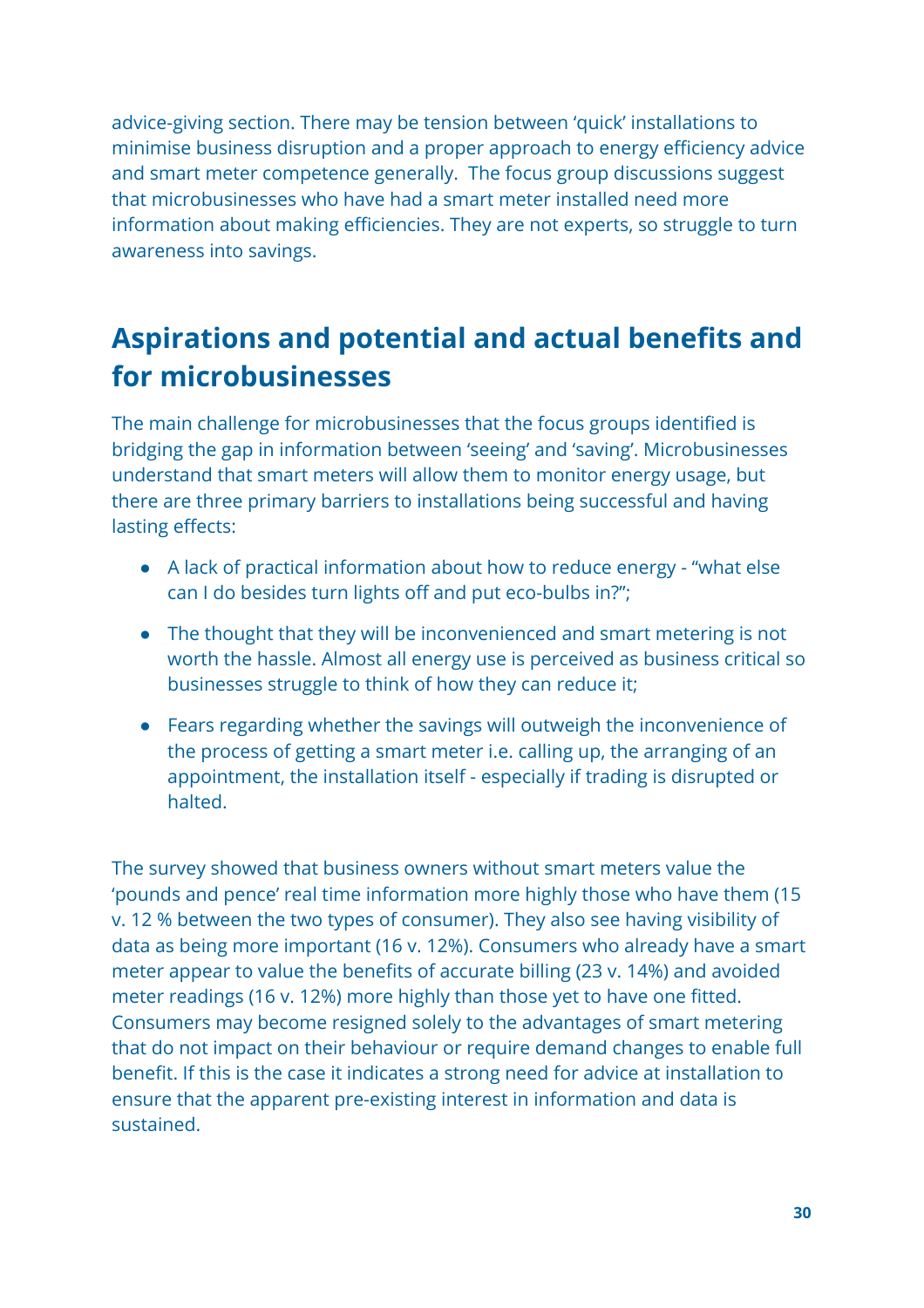#### Figure 23: Most appealing benefits of smart meters, pre- and post-installation



<sup>41</sup>Question 29 of the survey (Base: All 1007 respondents)

In terms of potential downsides of getting a smart meter, the cost of obtaining one was cited by a quarter (26%) of non-smart businesses. 1 in 5 said that they were concerned it would be too much hassle and cost savings would not materialise respectively.

However, more positively, over a quarter (28%) said they had no concerns about smart meters at all and respectively just 9% and 7% said they would not have time to use the meter or be unsure of how to use it.

 $41$  Question 29 Listed below are a number of potential benefits that having a smart meter for your business might bring. Please indicate which is most appealing to you for your business?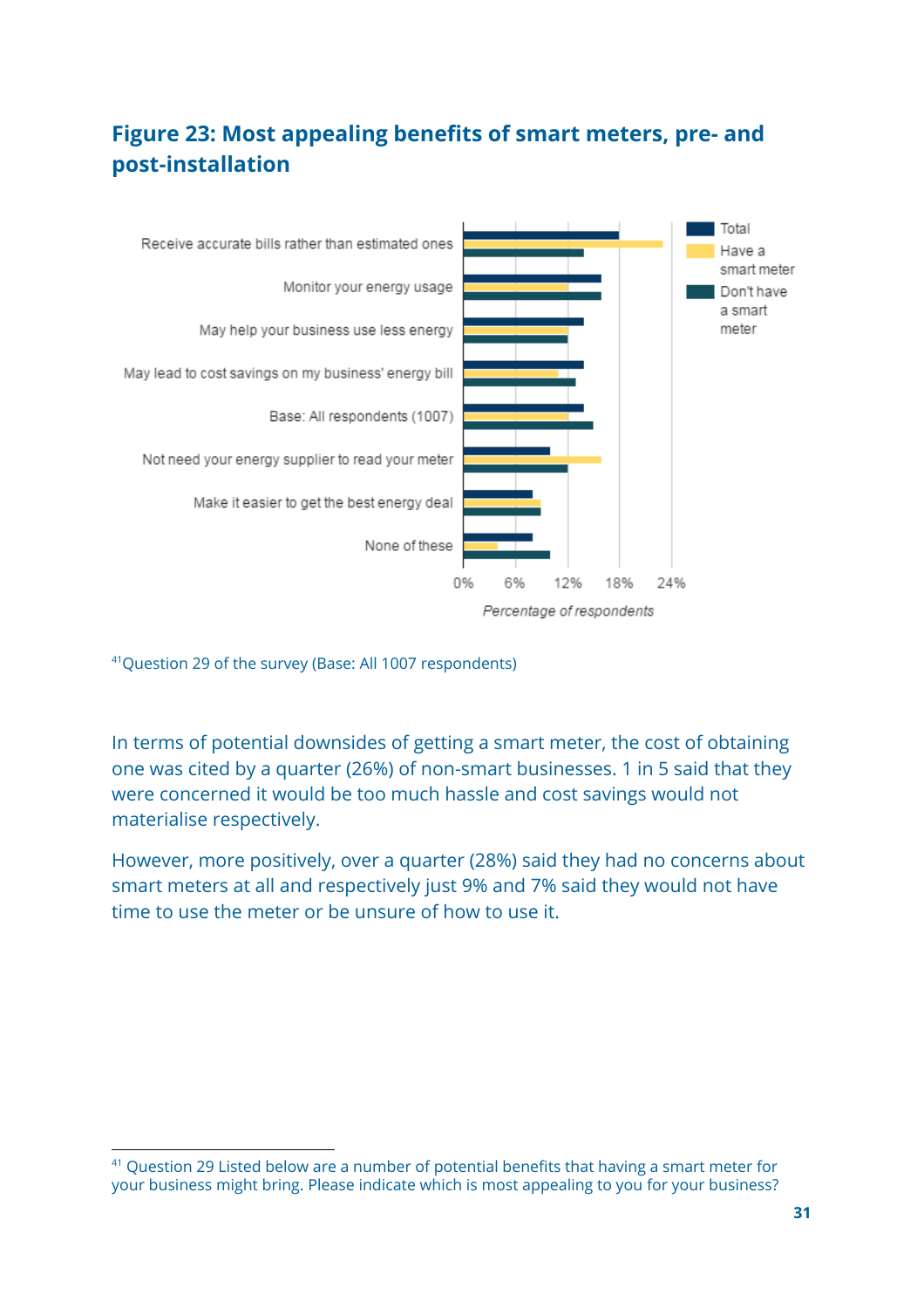#### Figure 24: Concerns about smart meter installation and operation

![](_page_32_Figure_1.jpeg)

 $42$ Source: Question 30 of the survey (Base: 836 respondents who do not have smart meters)

However, as with the benefits results, for those consumers who already have a smart meter the concerns were not the same. Worryingly, over a quarter (26%) said they did not have the time to get the most of their meter and 14% said they did not know how to use the meter. With the latter it is possible that consumers were overconfident in their prediction of how they could engage with their new technology, perhaps because of a lack of knowledge. Again this suggests the importance of support and advice once smart is installed so that this confidence is no longer misplaced. It is clear that this follow up support is essential to ensure consumers benefit from smart meters. However, as mentioned above, our recent research showed this support being treated as an afterthought by many domestic suppliers.

 $42$  Question 30 Listed below are a number of concerns related to smart meters for business. Please indicate which, if any, you are concerned by.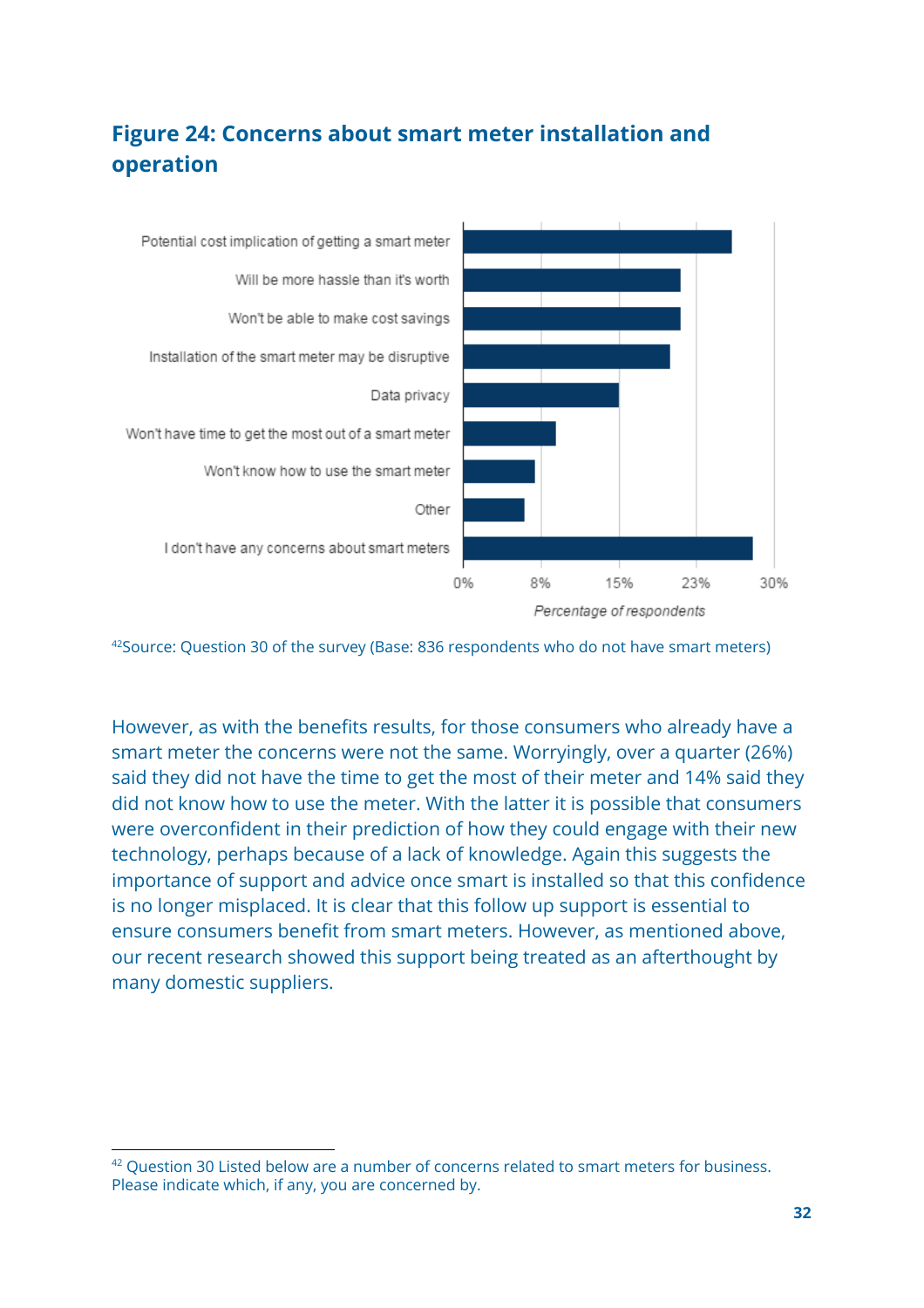#### Figure 25: Concerns over smart meter operation

![](_page_33_Figure_1.jpeg)

 $43$  Source: Question 31 of the survey (Base: 171 respondents who have a smart meter)

Again comparing smart meter owning with non-smart meter owning businesses, half of the latter (48%) rate advice on how the meter could help their business save money as the most useful advice. 44% cited a general list of benefits that smart could bring and 41% advice on the features of the meter and how best to utilise them. The sole category here that smart-enabled consumers rated more useful than their non-smart counterparts (albeit marginally) was advice on how to encourage staff to use less energy (25 v. 23%), presumably because they have already discovered that merely getting a meter will not lead to cost savings.

 $43$  Question 31 Listed below are a number of concerns related to smart meters for business. Please indicate which, if any, have you experienced. NB the comparatively small base and thus relatively large margin of error (7.5% at 95% confidence assuming 50% sample)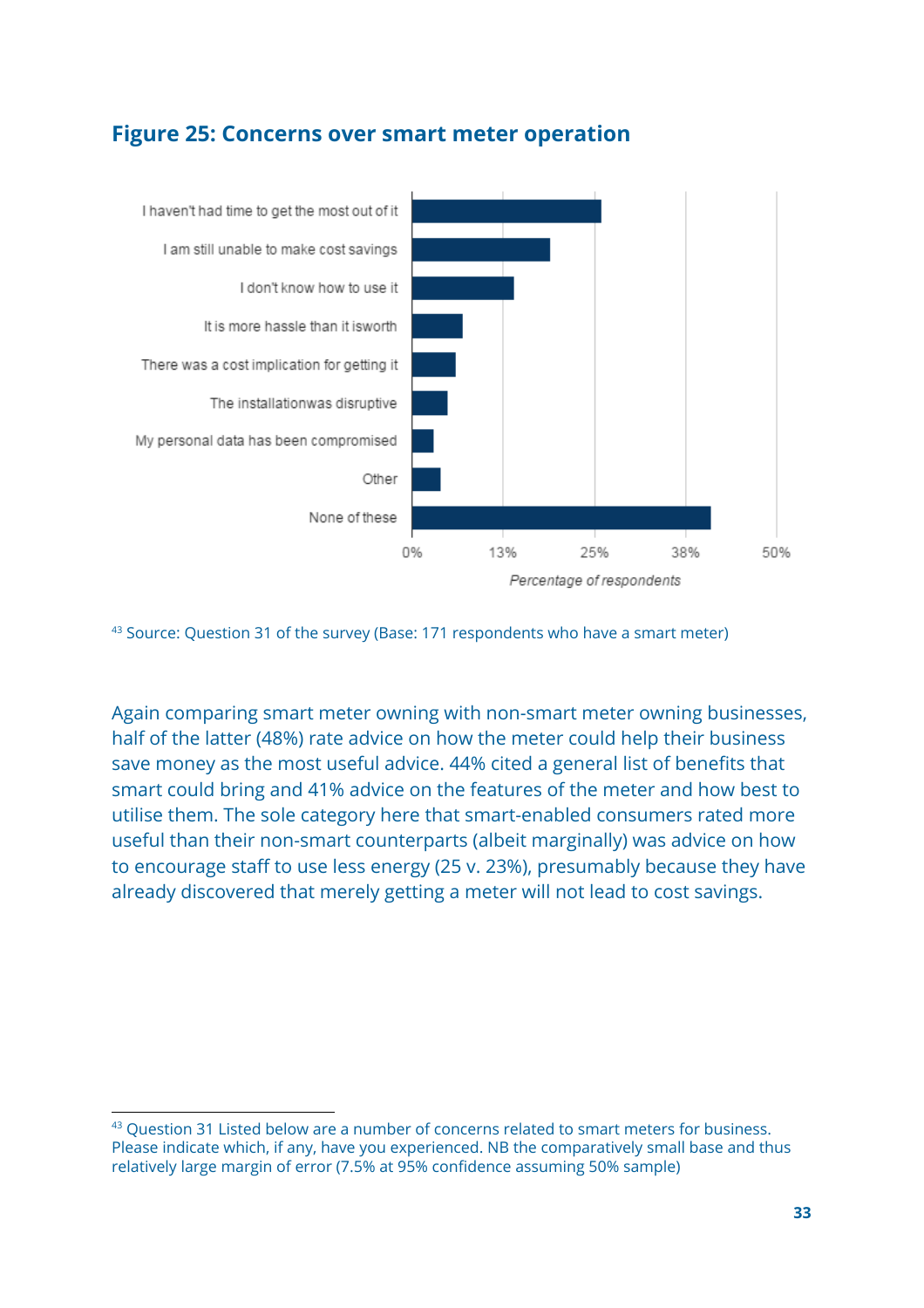#### Figure 26: Useful advice about smart meters

![](_page_34_Figure_1.jpeg)

<sup>44</sup> Questions 28 and 32 of the survey (Base: All 1007 respondents)

Consumers without smart meters in general seem very confident that simply having a smart meter will reduce their costs effectively. Half (49%) said that they would expect "immediate" cost savings without "a lot" of effort - many of these consumers may therefore be disappointed. These consumers require advice and easy and free access to their data at the beginning of their smart journey.

60% of non-smart users agreed that tracking energy usage would facilitate long-term saving and 59% that smart meters would make them more confident in making informed decisions about energy; again these are encouraging measures in a market where most do not yet have smart.

"What do we need to know in order to make the most out of a smart meter? What information? What do you need to know?"

<sup>44</sup> Question 28 Thinking about using your smart meter for your business, which of the following types of advice would be useful to you?

Question 32 If you were offered a smart meter by your energy supplier, which of the following types of advice would be useful to you?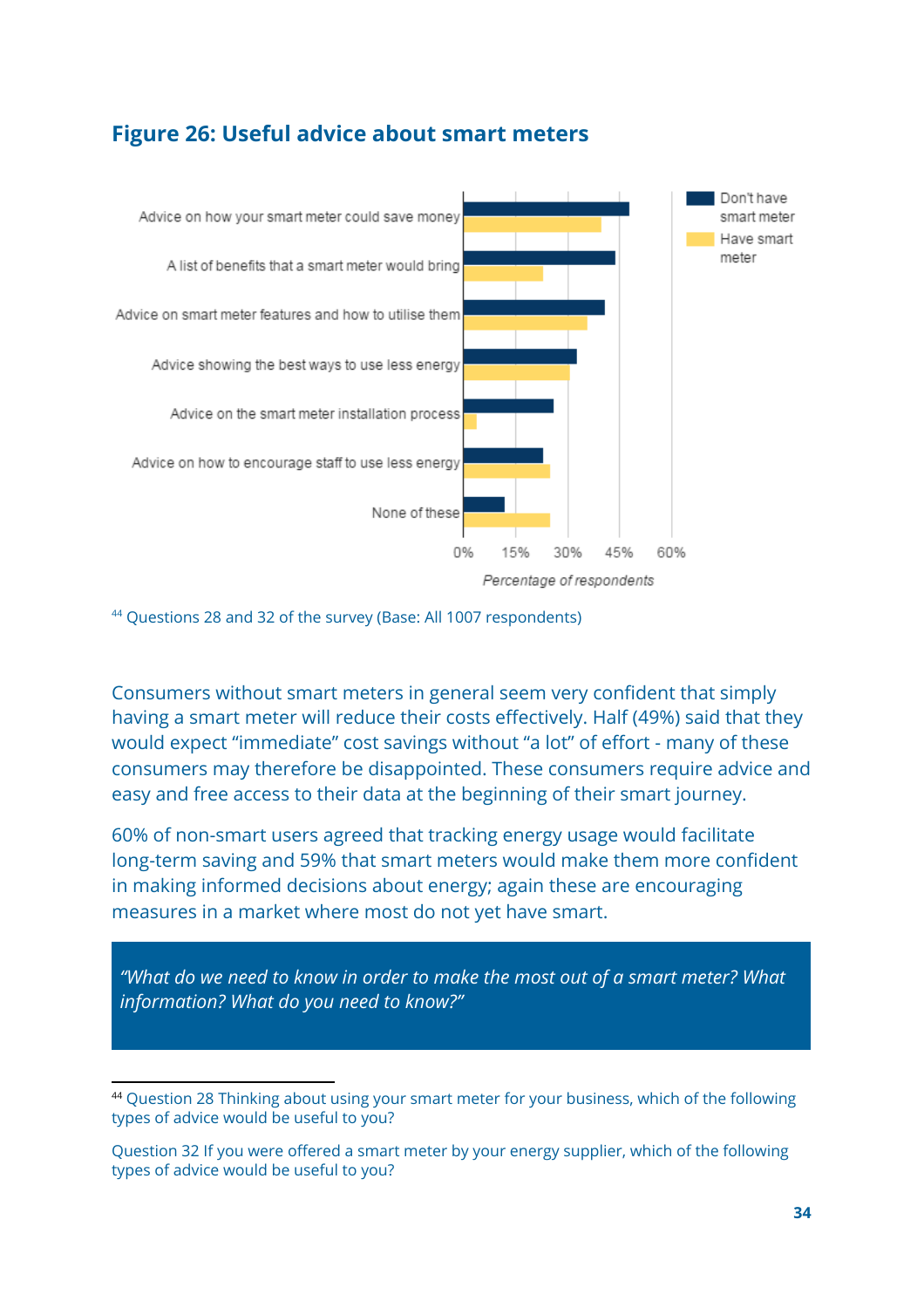"What appliance uses the most electricity?"

"If you are going to be stuck to one provider. That's a big one for me because I move."

"Anything else?"

"The cheaper tariffs, if they could tell you."

"Yes, if they could advise there are cheaper deals.<sup>45</sup>"

However, in the interviews with consumers with smart meters and the focus groups it became apparent very quickly that future smart-enabled information and services are extremely hard for microbusiness to imagine. Whilst smart meters currently offer microbusinesses information they did not previously have access to, current users are yet to fully make the most of it. In the focus groups future services were only discussed after many rounds of narrative rather than spontaneously or with regard to pre-existing feelings and aspirations, even when monitoring was discussed in depth.<sup>46</sup> In addition to the consumption savings resulting from having smart meters, smart metering brings forward the potential for connected devices and other technologies to be used by businesses to cut demand, so this lack of awareness and interest may be concerning should it persist.

Therefore, future information and additional services should focus on converting monitoring into savings. Some more tech savvy businesses assume that smart meters will be compatible with the emergent IoT technologies e.g. Hive smart thermostats. This was also where the focus group participants became more engaged, suggesting a broader interest in technology may prove beneficial to the rollout. Smart metering should not be considered in isolation but in a world of apps and the IoT.

Understanding and making use of their consumption information and getting tips on how to be more efficient are the main ways businesses will benefit from their smart meter in the future - it is inherent to the primary goal of demand

<sup>45</sup> Manchester microbusinesses - page 20 of transcript

<sup>46</sup>Though most consumers seem unenthusiastic about obtaining connected devices in the near future - see

[http://utilityweek.co.uk/news/majority-of-consumers-%E2%80%98unlikely%E2%80%99-to-introdu](http://utilityweek.co.uk/news/majority-of-consumers-%E2%80%98unlikely%E2%80%99-to-introduce-smart-home-tech-pwc/1248212#.WMvU2FWLRaQ) [ce-smart-home-tech-pwc/1248212#.WMvU2FWLRaQ](http://utilityweek.co.uk/news/majority-of-consumers-%E2%80%98unlikely%E2%80%99-to-introduce-smart-home-tech-pwc/1248212#.WMvU2FWLRaQ) for example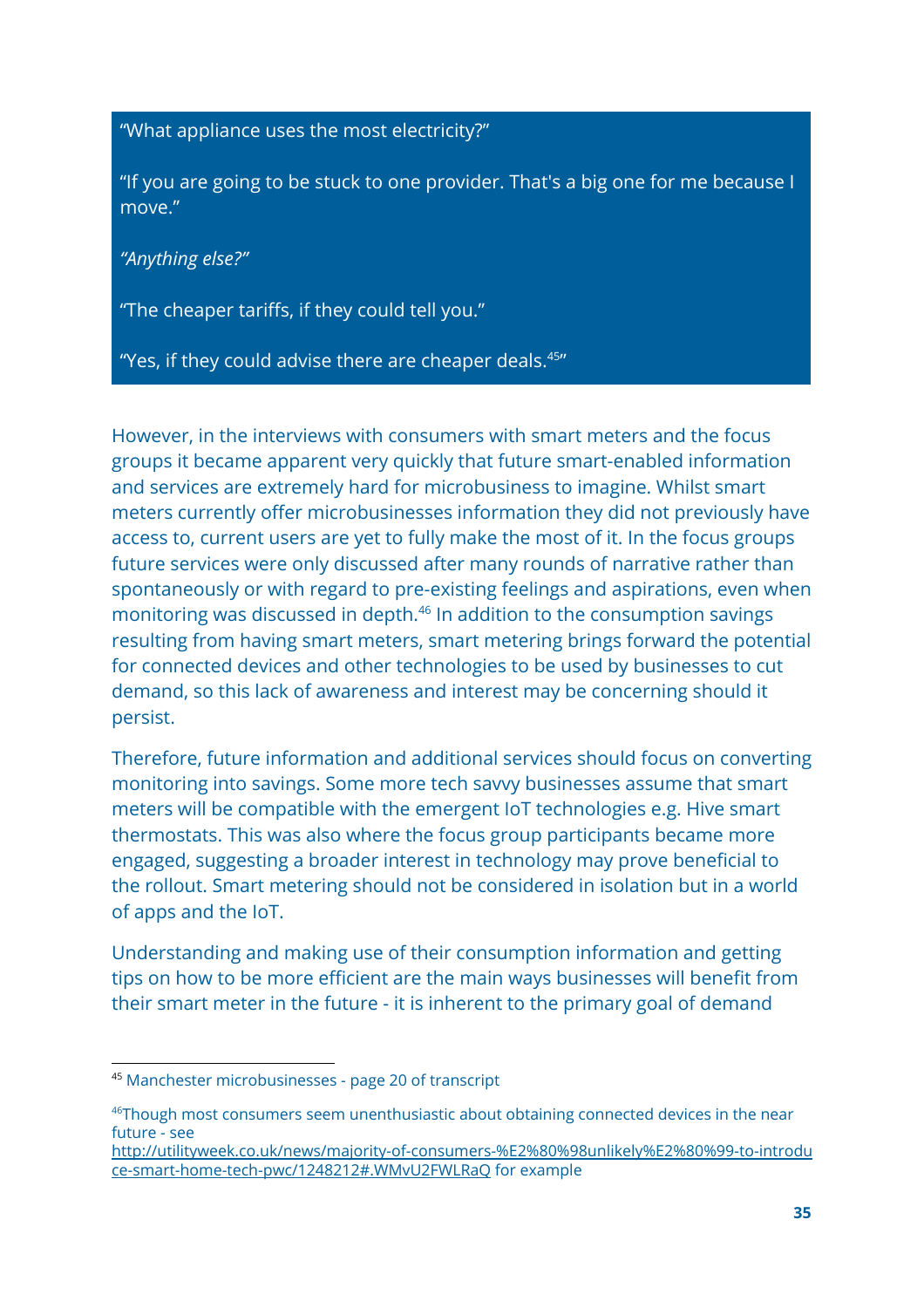reduction on which the programme's Cost-Benefit Analysis is based. All aspects of the installation and associated programmes must be focussed on this goal.

In terms of wider energy market effects, most businesses do not spontaneously associate awareness of their usage with switching energy suppliers, although some think they may become more likely to shop around over time. In terms of general engagement, in the survey just under half (48%) said that smart would make them more likely to switch tariff or supplier.

#### Figure 27: Attitudes to benefits of smart meters before installation

![](_page_36_Figure_3.jpeg)

 $47$  Question 33 of the survey (Base: 836 respondents without smart meters)

However, in the focus groups some larger microbusinesses have found their smart meter to be widely beneficial and indeed valuable. Where this has happened;

● They monitor usage actively – often with someone dedicated e.g. office manager – and they can work out where savings can be made;

 $47$  Question 33 . To what extent do you agree or disagree with the following statements about smart meters?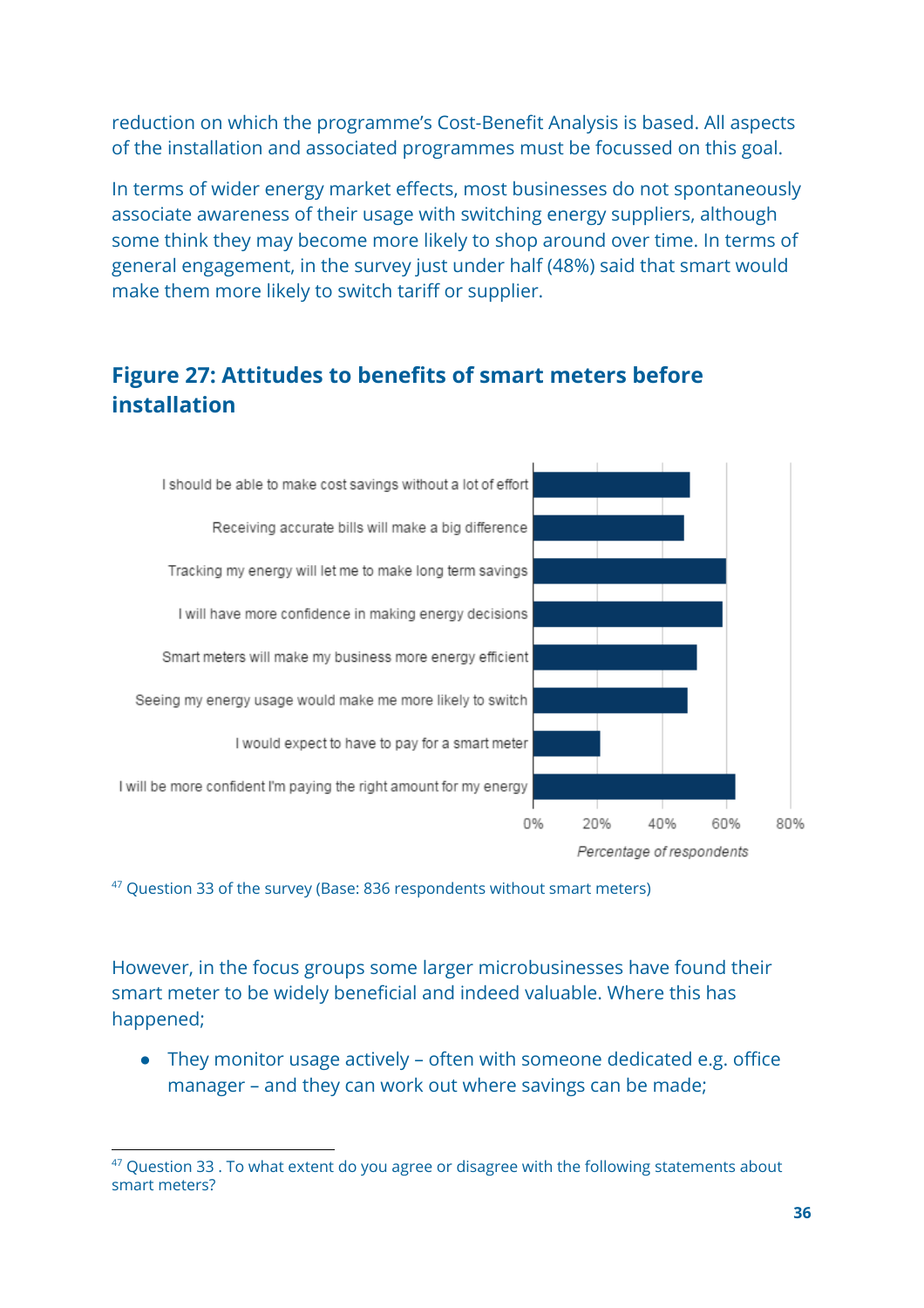- There is wider employee buy in and education has occurred in order to convert awareness into savings (this is easier for larger microbusinesses that have dedicated quasi-HR functions);
- They are incentivising or penalising employees for energy efficient behaviour;
- They map actual behaviour back to smart meter data.

### <span id="page-37-0"></span>Willingness to pay for a meter

Over half (55%) of non-smart using survey respondents would be unwilling to pay for a smart meter (at the point of entry) or a smart meter display (51%). 21% would be willing to pay for the display versus 17% for the meter itself.

![](_page_37_Figure_5.jpeg)

![](_page_37_Figure_6.jpeg)

 $^{48}$  Source: Question 34 of the survey (Base: 836 respondents who do not have smart meters)

When discussing the possible cost of meters and displays with the minority of consumers who were willing to pay for a meter, half (46%) stated only up to £50.

<sup>48</sup> Question 34 To what extent would you be willing or unwilling to pay for each of the following?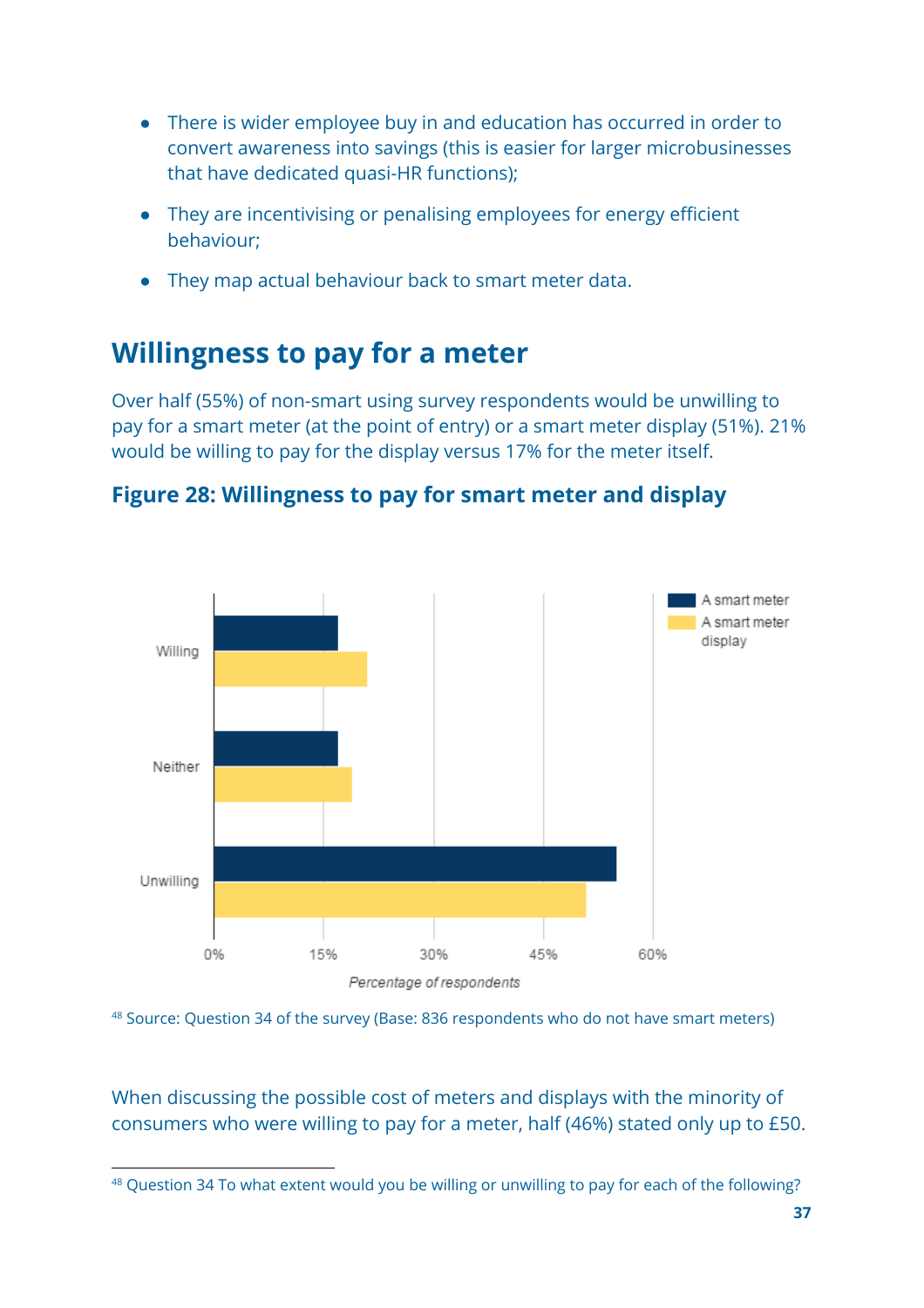There is some evidence of larger businesses being more willing than smaller ones to pay more for a smart meter, with 11% of businesses spending over £5000 a year on energy willing to pay £201-250 for a smart meter compared to 0% spending up to £1000 a year and 1% spending £1001-3000.

For the smart meter display, a third (31%) would pay up to £10 and just 5% over £50. As for the meter itself, there was a difference in the size of the business affecting the amount the business was willing to pay for a display, with 19% of the £5000 spend businesses being willing to pay £50 compared to 0% for the sub-£1000 spenders and 2% between £1001-3000.

It is essential that meters and associated elements like displays have no upfront cost. Businesses do not want to pay for them and therefore having them do so as part of the rollout is not an optimal way of ensuring engaged and positive demand reduction.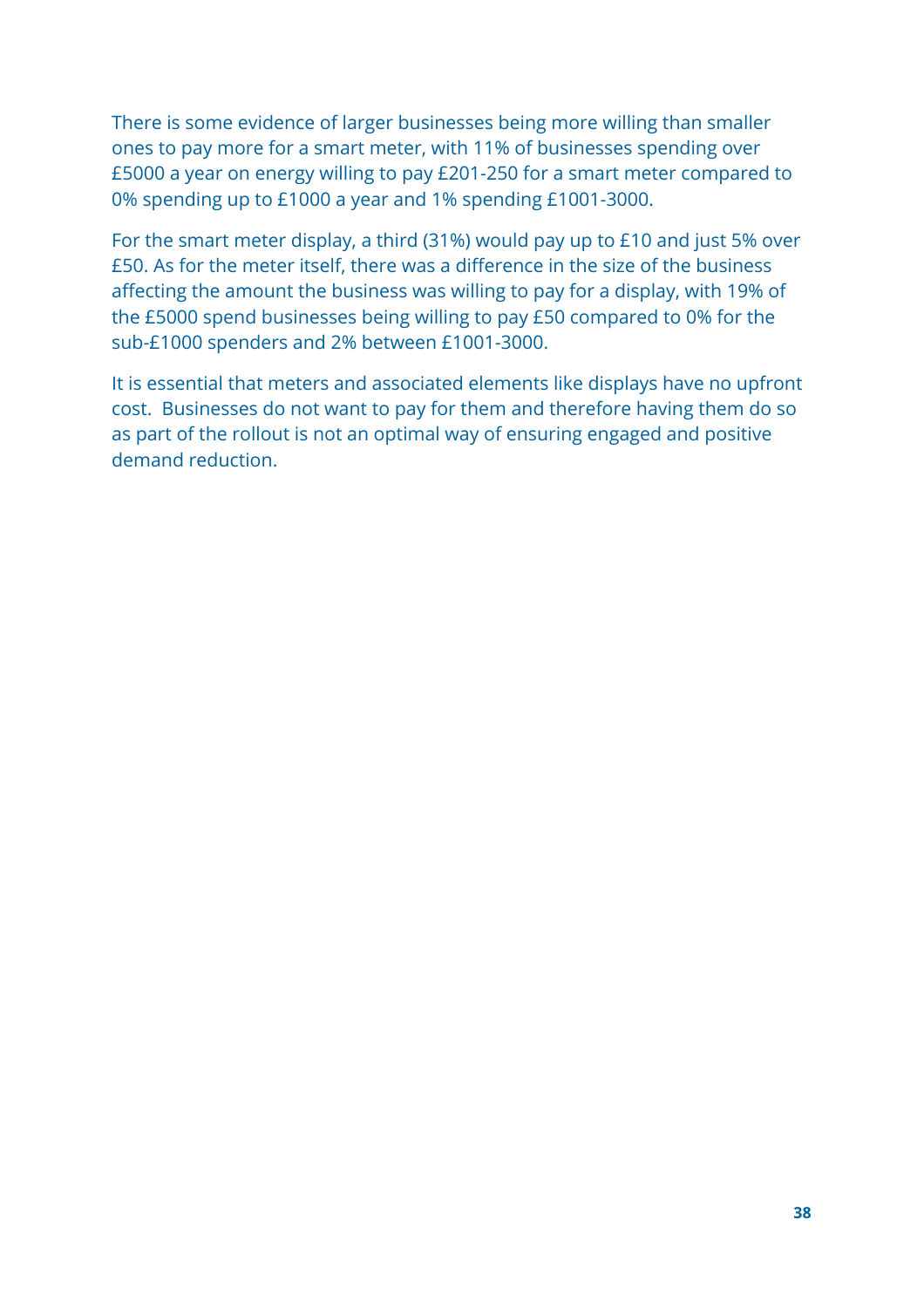# <span id="page-39-0"></span>Conclusions

There is a distinct lack of confidence and knowledge from microbusinesses when it comes to smart meters. This is exacerbated as such businesses are unsure where they should go to in order to find out more and are reluctant to spend time and effort to find ways to reduce their demand. If this situation persists, there is a danger that benefits from the smart meter programme will flow overwhelmingly to suppliers in the form of avoided meter readings and accurate billing, and not to consumers in the form of cost-saving behaviour change and demand reduction.

To avoid this happening, stakeholders must heed the results of this research. The most useful information microbusinesses want to receive is how they can use their smart meter to save money on their energy bill - how this happens is open for discussion. Smart businesses need advice and tips that go beyond the provision of raw data or this information will not be made best use of. Energy efficiency advice may need to come from a trusted source, not their supplier, to be followed up. Many want their IHD or app to do the 'heavy lifting'. This requires using new technology and approaches to turn usage data into pro-active guidance on energy efficiency. Businesses would also benefit from advice about the best tariffs and models available and how this would work for their type of business and consumption profile.

A key consideration will be to ensure that businesses' interest in 'pounds and pence' real time information and data visibility overcomes fears they have. These potential negatives include initial cost and hassle, alongside a general skepticism that cost savings will not materialise. To assist in this, future information and additional services, developed by suppliers or others, should focus on converting monitoring into savings. Some businesses assume that smart meters will be compatible with emergent IoT technology and this led them to be much more engaged than on the basics of smart metering. This should help mitigate the primary obstacle to smart meter adoptions - microbusinesses finding the time to use them properly.

An ideal smart meter rollout for microbusinesses would include free metering and data access. Installations would signpost to energy efficiency advice and businesses would enjoy access to emergent and interactive technologies that make using their new data easy and productive to engage with. If microbusinesses face charges for their data, unambitious installation processes and no targeted awareness programmes they are extremely unlikely to reduce demand sufficiently to justify the cost they all face in the national rollout.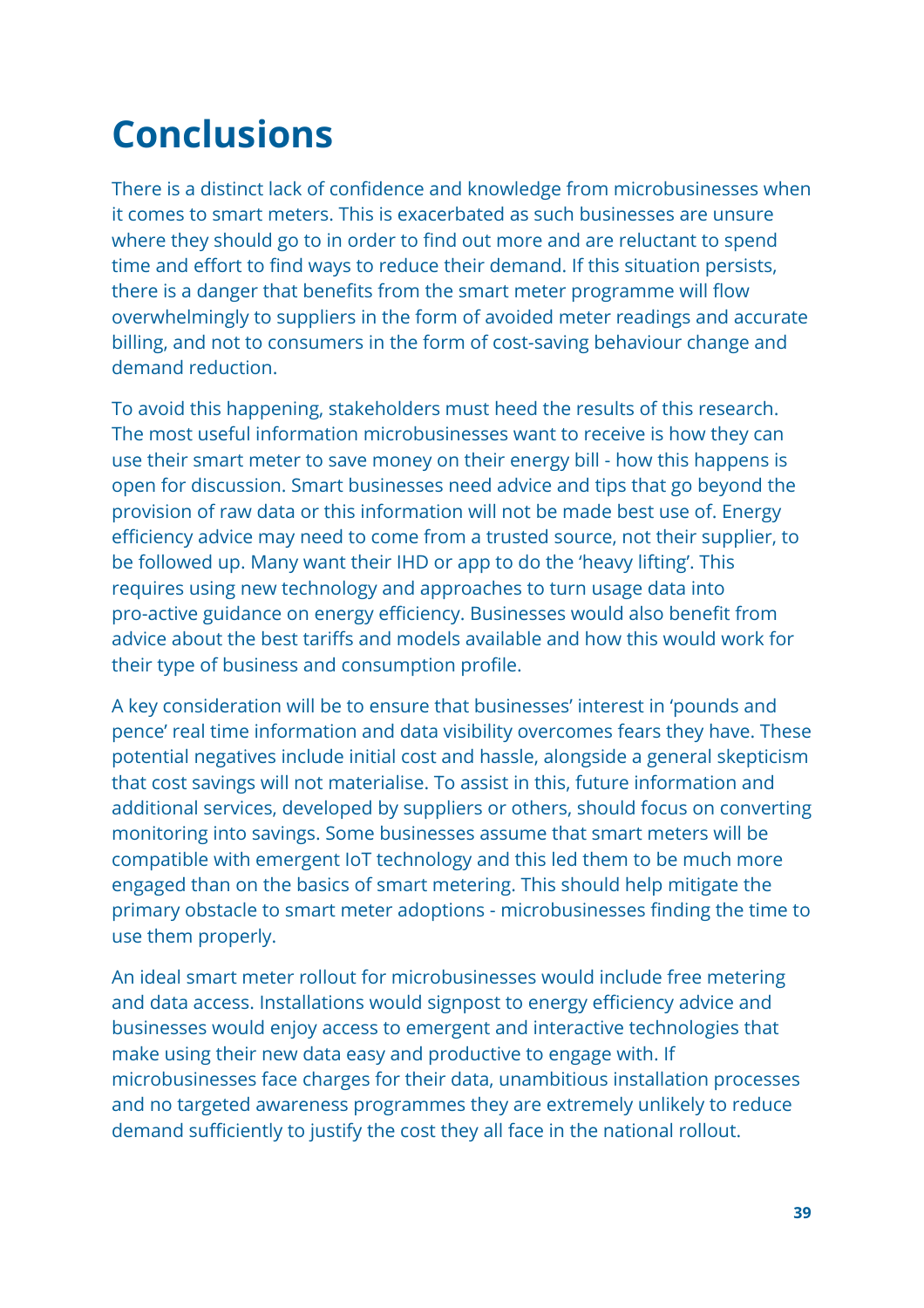# <span id="page-40-0"></span>Appendix (separate to this document)

Transcript of focus groups

Data tables from quantitative survey